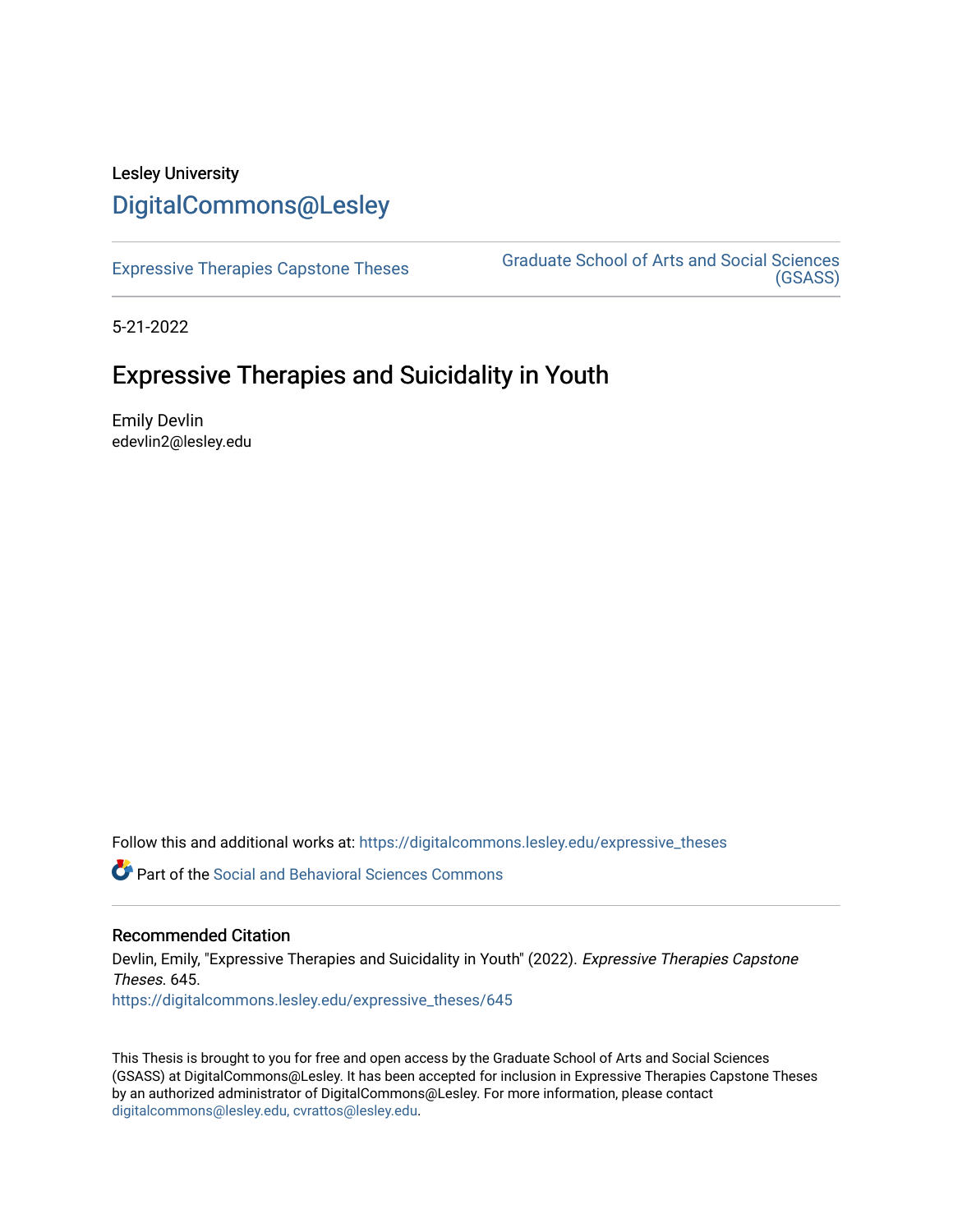# **Expressive Therapies and Suicidality in Youth:**

# **A Critical Review of the Literature**

Capstone Thesis

Lesley University

May 14, 2022

Emily A. Devlin

Expressive Arts Therapy

Rebecca Zarate, Ph.D., MT-BC, AVPT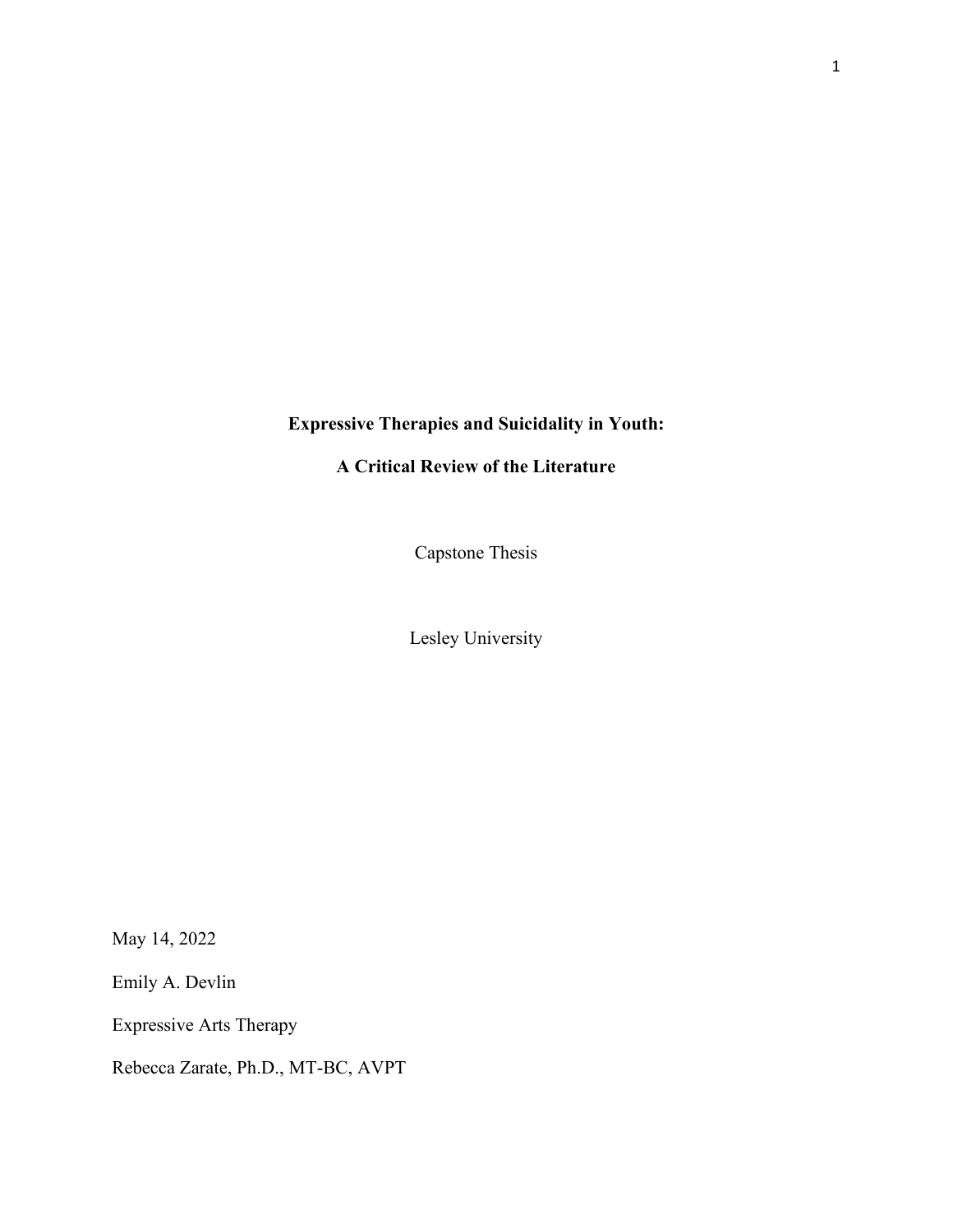#### **Abstract**

Youth suicide is a serious, global public health issue necessitating a transdisciplinary approach to treatment and prevention. The creative processes underlying expressive therapies (i.e., drama therapy, music therapy, art therapy, dance/movement therapy, and expressive arts therapies) provide a unique opportunity for mental health clinicians to address the destructive experiences underlying suicidality (i.e., suicidal ideation, suicide attempt, or death by suicide). Empirical studies utilizing expressive therapies with suicidal youth are scarce, and the field of suicidology does not highlight expressive therapies, creative arts therapies, or arts-based psychotherapies within suicide prevention. This thesis explores the overlap that does exist between expressive therapies and suicidology, highlighting the benefits of expressive therapies for depressed and/or traumatized populations. Gaps in the literature are discussed as future research opportunities. A transdisciplinary, trauma-informed expressive therapies model for youth suicide prevention is considered.

*Key terms:* Suicidality, suicide prevention, expressive therapies, adolescence, youth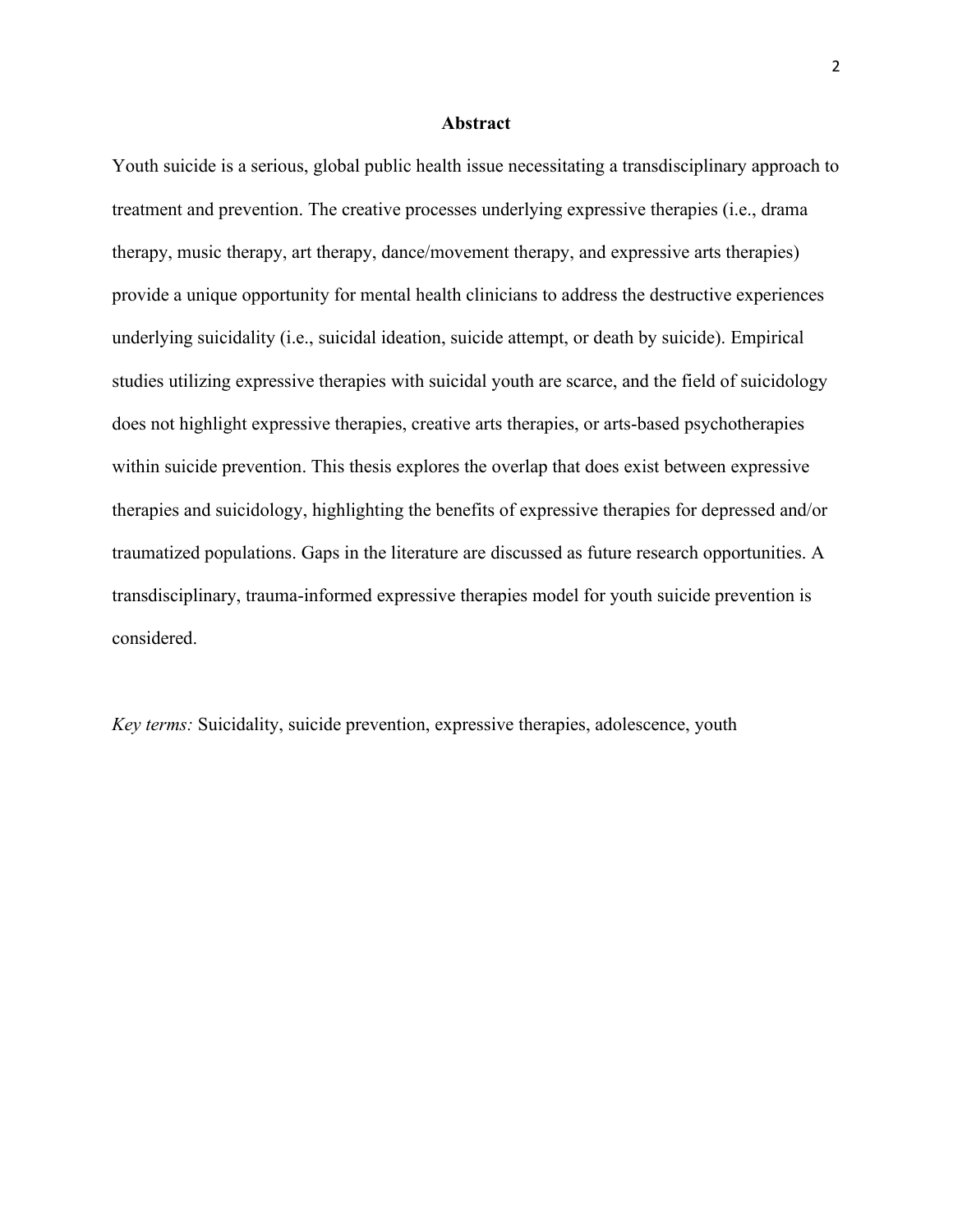Utilizing Expressive Therapies to Address Suicidality in Youth:

A Critical Review of the Literature

#### **Introduction**

Suicide is a major global health crisis accounting for over 700,000 annual deaths worldwide (World Health Organization [WHO], 2021a). In 2019, suicide was the fourth leading cause of death in ages 15-29 and the third leading cause of death for females ages 15-19 (WHO 2021b). In 2020, suicide was the second leading cause of death in the United States for ages 10- 14 and 25-34 (Centers for Disease Control and Prevention [CDC], 2022). Youth suicide represents a complex problem necessitating a trauma-informed, transdisciplinary, multisectoral, and systemic approach to prevention in the United States and abroad (Stone et al., 2017; WHO, 2021a). The global COVID-19 pandemic has complicated delivery of mental health services, and the full effects of COVID-19 on suicidality and suicide prevention are not yet known (Fegert et al., 2020; Jobes et al., 2020; Gesi et al., 2021; Hermosillo-de-la-Torre et al., 2021; Raj et al., 2021; Sinyor et al., 2021; Jones et al., 2022). Mental health clinicians are tasked with preventing, assessing, and treating suicidality in their clients during COVID-19 and beyond. This thesis focuses on the treatment and prevention of suicidality in adolescents and youth.

#### **Overview of Suicidality**

Suicide has been studied across many disciplines including philosophy, sociology, religion, psychology, psychiatry, medicine, neurobiology, counseling, social work, and public health. The multiple disciplinary situatedness of suicidology poses an opportunity for expressive therapists and other mental healthcare providers to understand suicidality more comprehensively. At the same time, the lack of clear and consistent terminology across and within suicidology subfields represents a challenge when it comes to synthesizing and integrating research findings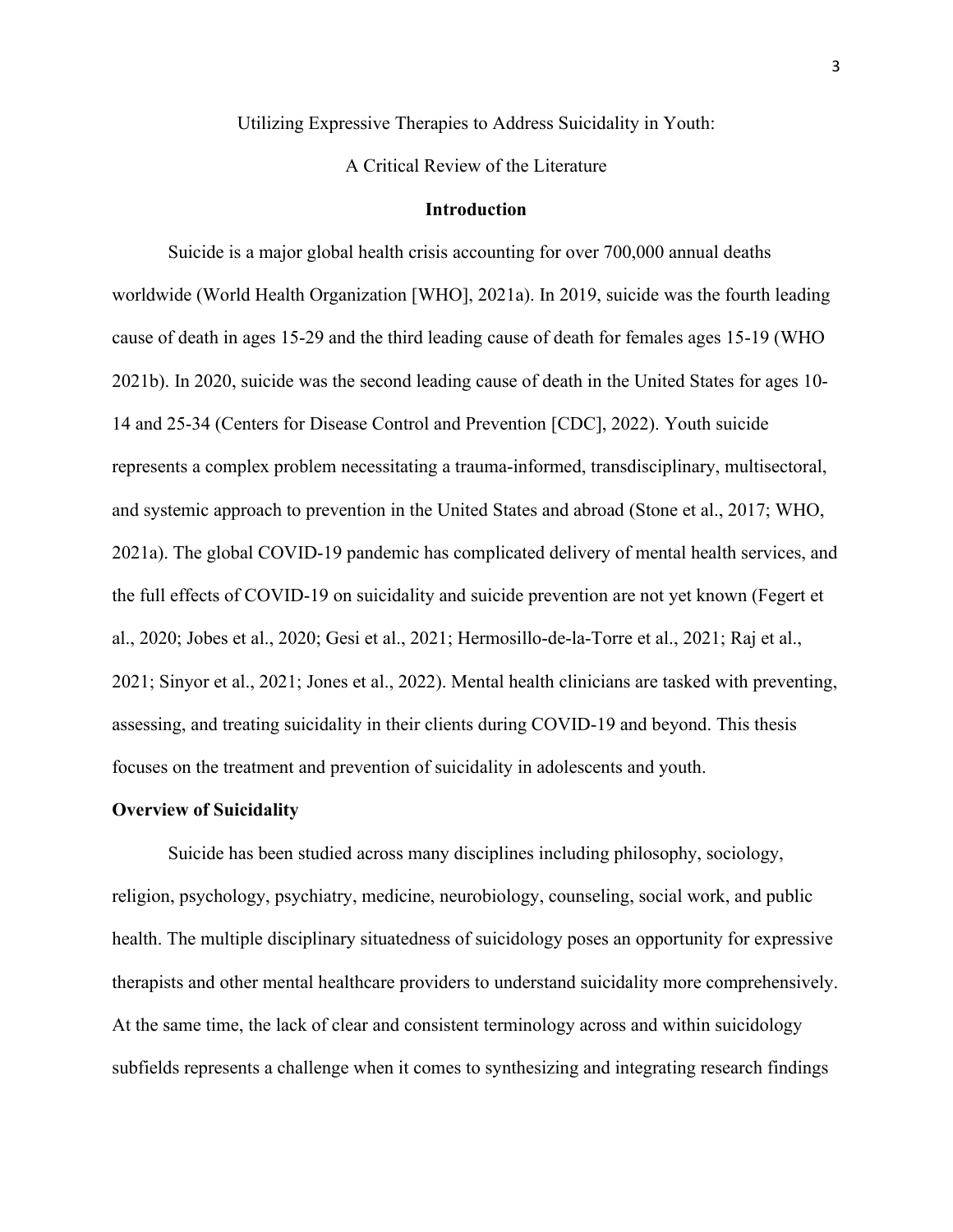(Klonsky et al., 2016; Halicka & Kiejna, 2018). This thesis uses the term *suicidality* to encompass the following: suicidal ideation (SI) including passive or active SI; nonfatal suicide attempt (SA) including aborted or interrupted SA; and death by suicide. Suicidality does not include non-suicidal self-injury (NSSI). Although these self-destructive phenomena are related and may cooccur, the differentiation between suicidality and NSSI is well established in the literature (Grandclerc et al., 2016; Klonsky et al., 2016; Stewart et al., 2017; Halicka & Kiejna, 2018; Huang et al., 2020).

Studying suicide from multiple disciplines has manifested many models. Existing frameworks include the cognitive, stress-diathesis, and interpersonal models as well as the integrated motivational-volitional model (IMV), three-step theory (3ST), lifespan model, and the automatic and controlled antecedents of suicidal ideation and action model (ACASIA; Klonsky et al., 2016; Ludwig et al, 2017; Mueller, 2021; Raj et al., 2021; Olson et al., 2022). Raj and colleagues (2021) provided an overview of suicide risk factors during COVID-19 within the cognitive, stress-diathesis, and interpersonal frameworks. This thesis focuses on models within the ideation-to-action framework as described by Klonsky and colleagues (2016). Ideation-toaction frameworks—including 3ST, interpersonal theory, IMV, and ACASIA—highlight significant differences between SI and SA and their related risk factors and protective factors (Klonsky et al., 2016; Olson et al., 2022).

When considering risk and protective factors it is important to define them as *predictive* or *correlational* as opposed to *causative*. In addition, the clinical correlates reviewed in this thesis are "best conceptualized as correlates of suicidal ideation [because] these variables appear to predict suicide attempts and deaths only to the extent that they predict ideation" (Klonsky et al., 2016, p. 312). Overall risk factors for suicidality include history of SA, mental illness, lack of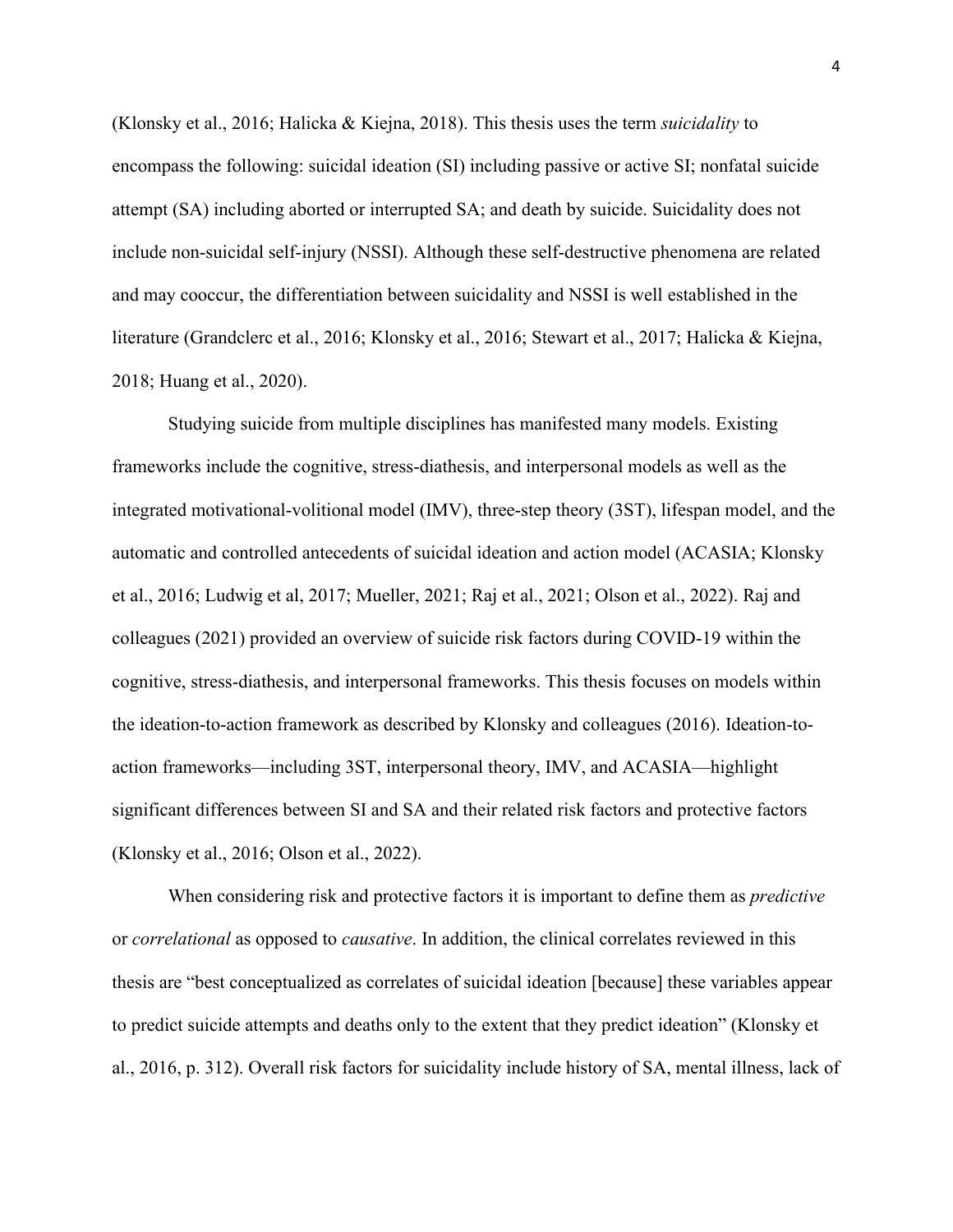social connectedness, and access to lethal means (WHO, 2014; Stone et al., 2017). Protective factors against suicidality include life skills, cultural and religious beliefs, social connectedness and community support, and access to health services (WHO 2014; Stone et al., 2017). During treatment, mental health clinicians tend to focus on reducing risk factors and promoting protective factors to treat and prevent suicidality in clients (WHO, 2014).

Within the field of clinical mental health counseling, the primary treatment modalities used to address suicidality are the collaborative assessment and management of suicidality (CAMS) and various talk-based psychotherapies including cognitive behavioral therapy (CBT), dialectical behavior therapy (DBT), mentalization-based treatment (MBT), and psychodynamic psychotherapy (Klonsky et al., 2016; Calati & Courtet, 2016; Iyengar et al., 2018; McCauley et al., 2018; Schecter et al., 2019; Jobes et al., 2020). When working with currently or historically suicidal clients, main treatment outcomes include the following: SA/suicide prevention; SI reduction (including frequency, duration, and intensity); elimination of maladaptive behaviors (e.g., NSSI, substance abuse); and development of prosocial, adaptive coping skills (e.g., cognitive reframing, distress tolerance, mental health services utilization) (WHO, 2014; Klonsky et al., 2016; Reeves et al., 2022). Treatment options for suicidality in addition to predictive factors and ideation-to-action frameworks will be explored further in a later section.

#### **Overview of Expressive Therapies**

Expressive therapies (ET), also referred to as creative arts therapies or arts-based psychotherapies, comprise specialized treatment modalities including drama therapy, psychodrama, music therapy, art therapy, dance/movement therapy, and poetry/bibliotherapy (de Witte et al., 2021). Of note, expressive arts therapy is a specialization within the larger ET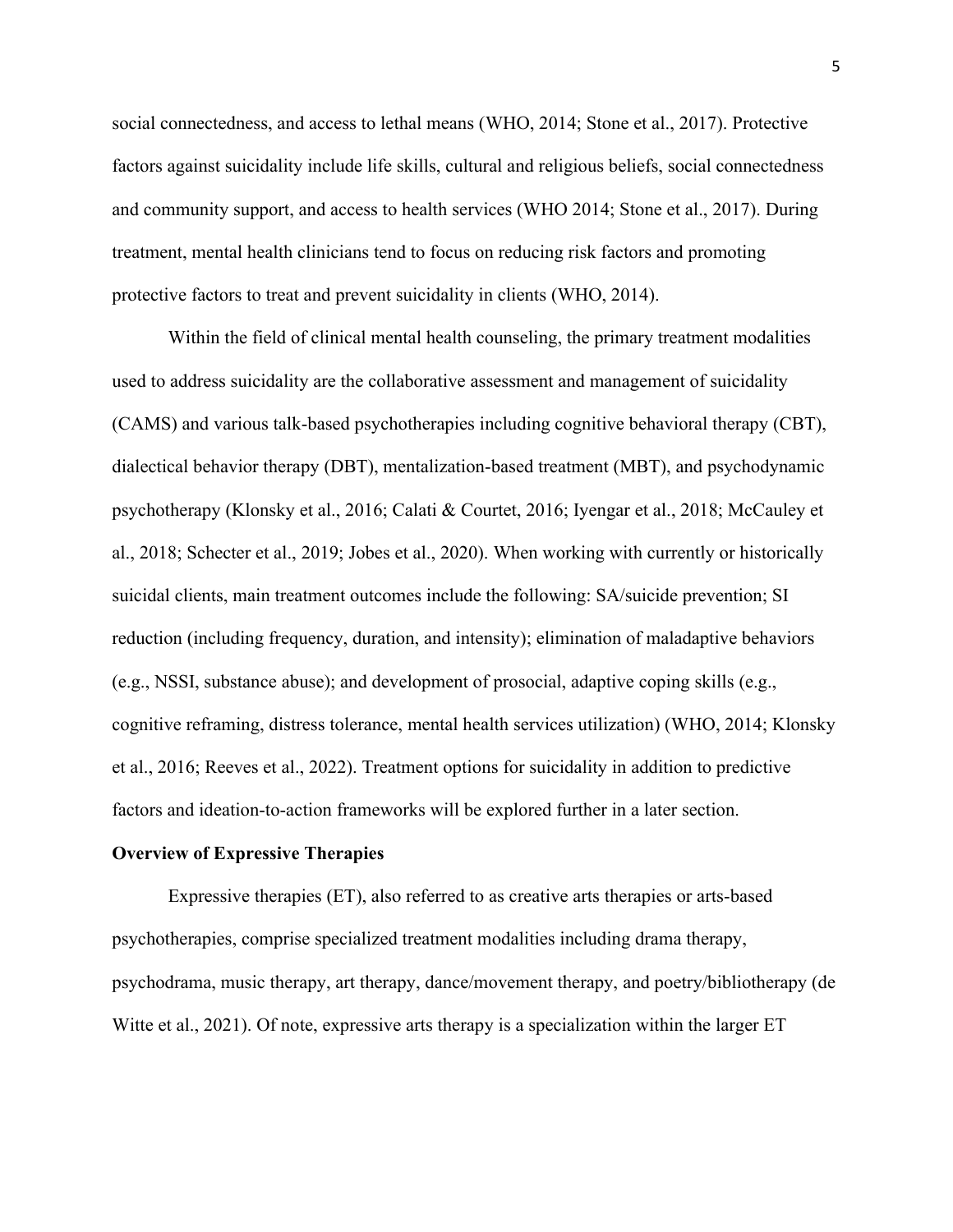umbrella representing an intermodal approach that employs a mixture of art-making methods and interventions.

ET has been utilized across various levels of care with individuals, families, groups, and communities. ET has been shown to contribute to positive therapeutic outcomes and health benefits across developmental stages for clients presenting with heterogenous clinical needs (Fancourt & Finn, 2019; Gerge et al., 2019; de Witte et al., 2021; Sonke et al., 2021; Pesata et al., 2022). In their scoping review, de Witte and colleagues (2021) noted recent examples of systematic reviews in the field: van Lith's (2016) systematic review of art therapy; Koch and colleagues' (2019) meta-analysis of dance/movement therapy and dance; Orkibi and Feniger-Schaal's (2019) systematic review of psychodrama; de Witte and colleagues' (2020) systematic review and meta-analysis of music therapy for stress reduction; and Feniger-Schaal and Orkibi's (2020) systematic review of drama therapy (cited in de Witte et al., 2021, p. 4).

Through their scoping review, de Witte and colleagues' (2021) analyzed 67 studies to identify therapeutic factors and mechanisms of change in the creative arts therapies (i.e., ET). They identified 19 domains of therapeutic factors including common factors with psychotherapy, joint factors across ET specializations, and specific factors within ET specializations. Three domains found to be specific to ET were embodiment, concretization, and symbolism and metaphor (de Witte, et al., 2021). Through therapeutic factors found by de Witte and colleagues (2021) to be unique to ET, and through additional processes such as containment, witnessing, and attunement, ET has high potential for mitigating risk factors and strengthening protective factors in suicidal clients.

Given ET interventions are fundamentally *creative*, utilizing ET represents a unique clinical opportunity for addressing the fundamentally *destructive* nature of suicidality. However,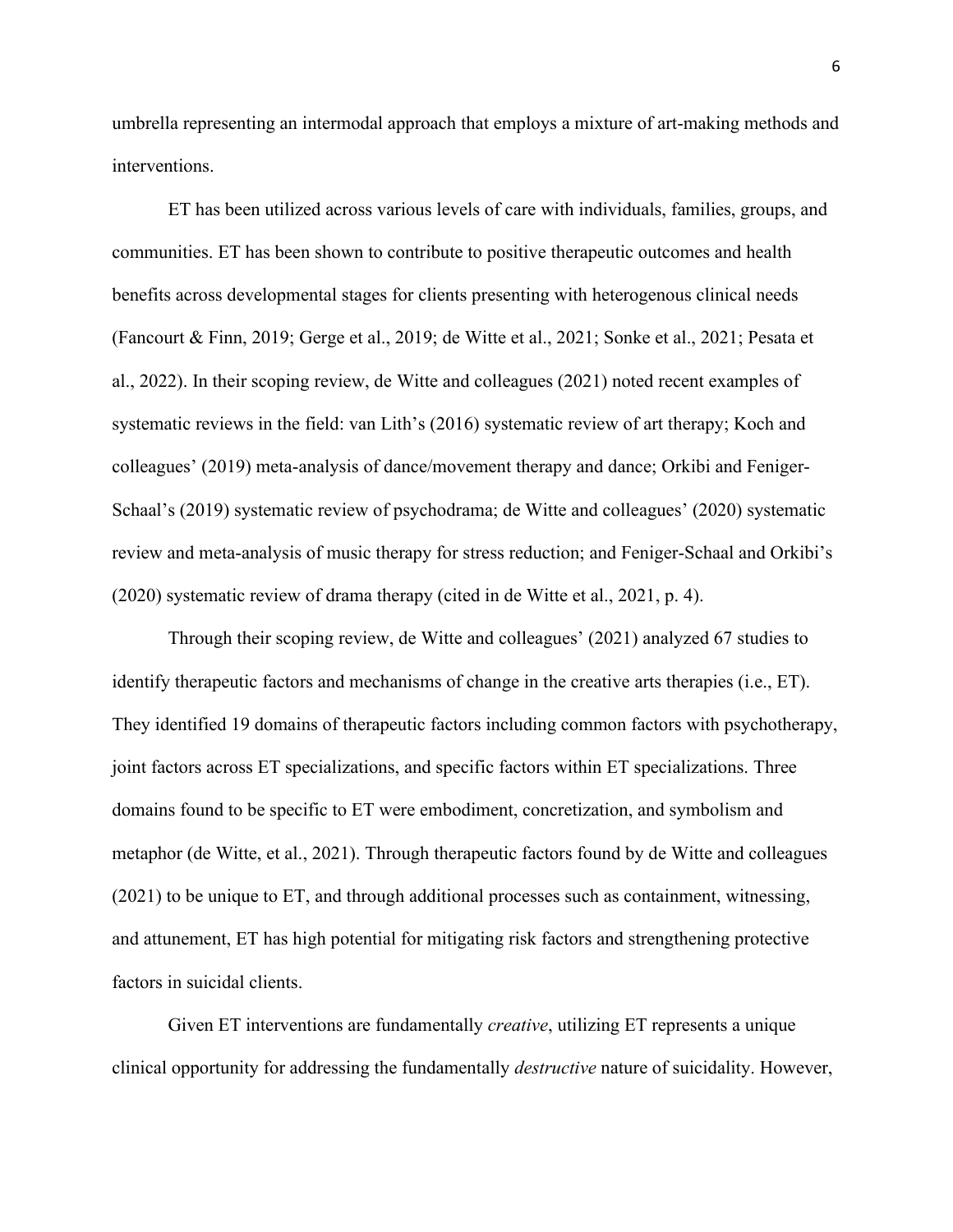a current framework for using ET with suicidal populations does not exist, and existing research within suicidology does not highlight ET, creative arts therapy, or arts-based psychotherapies in the treatment or prevention of suicidality. It is crucial that expressive therapists explore, critique, and challenge existing treatment practices to contribute to improving and progressing the field of clinical mental health counseling. Since little is known on the impact of using ET with suicidal youth, it is important to determine how ET is related to suicide prevention and treatment within existing literature. A literature review provides a platform to explore ET as a potentially accessible, valuable, and effective modality for providing mental health services to suicidal adolescents and youth thereby filling a current gap in the literature.

This thesis utilizes a critical review of the literature to highlight connections and gaps between the fields of ET and suicidology. The minimal overlap between these disciplines is explored, and gaps in the literature are discussed as opportunities for future research. The development of a transdisciplinary and trauma-informed ET model of youth suicide prevention is also considered.

#### **Method**

Through an interdisciplinary, trauma-informed lens, this capstone thesis focuses on suicidality in the context of clinical mental health counseling while incorporating relevant literature from additional disciplines. A critical review of the literature was conducted using an inductive approach and emergent design. Lesley University's library search engine and Google Scholar were used to locate peer-reviewed journal articles published in English from 2016 to 2022. String search criteria included different combinations of the following key terms: suicidality or suicidal ideation or suicide attempt or suicide; suicide prevention; trauma or posttraumatic stress disorder or PTSD; depression or major depressive disorder or MDD; expressive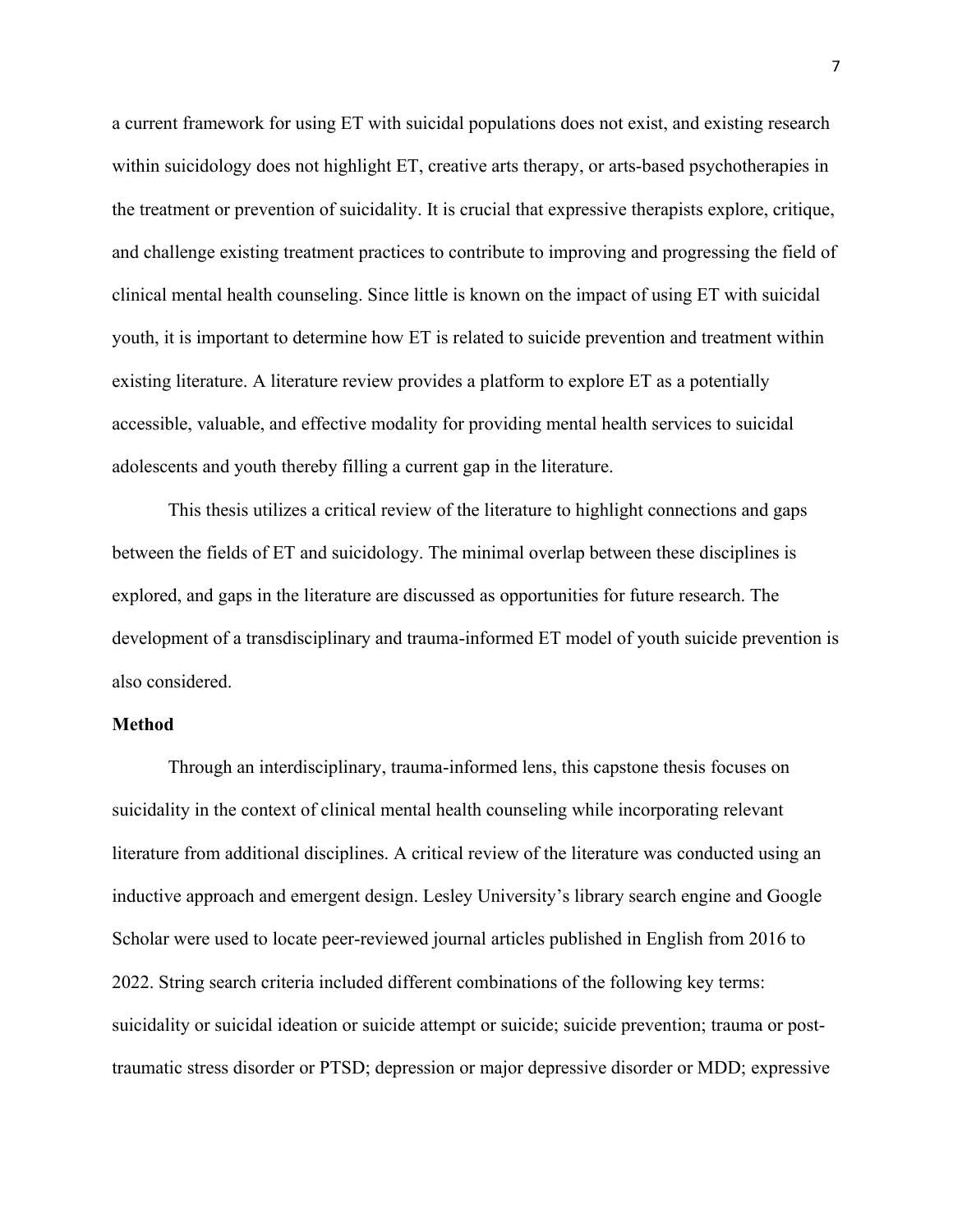therapies or expressive therapy; creative arts therapies or creative arts therapy; arts-based psychotherapies or arts-based psychotherapy; arts in health; drama therapy; psychodrama; music therapy; art therapy; dance/movement therapy; body-based psychotherapy; expressive arts therapy; bibliotherapy; poetry therapy; adolescence or adolescent; youth or young.

This author's literature search process began with the guiding question: How have expressive therapies been utilized in the treatment and prevention of suicidality in adolescents and other populations? This search revealed a lack of peer-reviewed journal articles and empirical studies exploring the use of ET to address suicidality specifically. This search illuminated how suicidality is not typically studied as a discrete phenomenon or syndrome and instead is studied within the confines of specific diagnoses. For this reason, an additional literature search following the same inclusion criteria was conducted to explore how expressive therapies are used in the treatment and prevention of suicide-related disorders: depression and trauma. Through this process a second guiding question emerged: How have expressive therapies been utilized in the treatment of depression and/or trauma in adolescents and other populations?

The following section explores suicidality in greater detail before describing and summarizing the empirical studies found during the literature searches outlined above.

#### **Literature Review**

#### **Sociocultural and Historical Context of Suicidology**

As previously mentioned, suicidality is studied across multiple disciplines, particularly sociology and psychology. French sociologist Émile Durkheim has been called the father of suicidology in part due to his theoretical framework describing four types of suicide: egoistic, altruistic, anomic, and fatalistic (Khan et al., 2017; Mueller et al., 2021). Sociological and sociocultural theories like Durkheim's (1897, cited in Khan et al., 2017) as well as global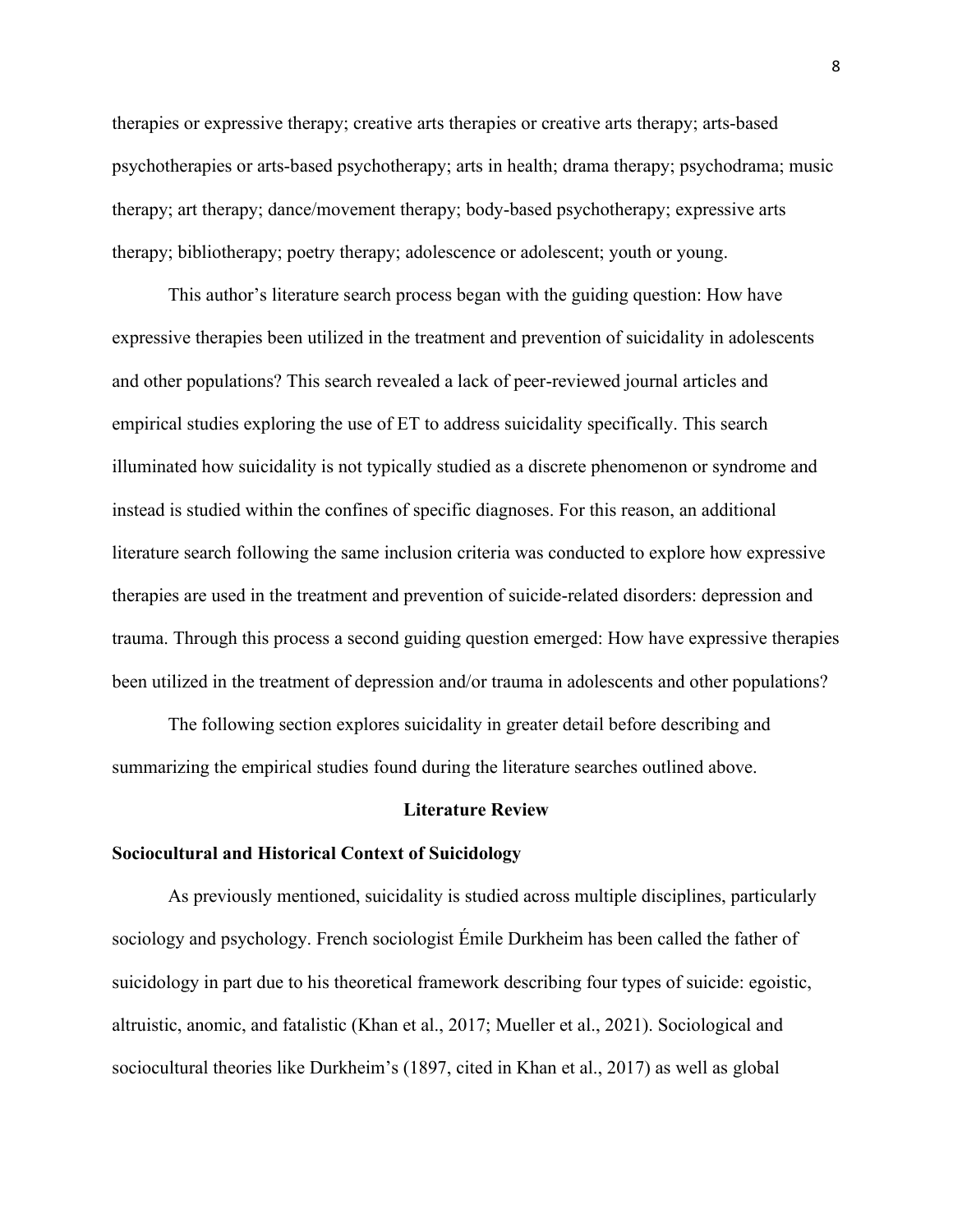perspectives like Silverman and colleagues' (2020) offer insights into best practices for approaching suicidality as a public health crisis (Khan et al., 2017; Silverman et al., 2020; Lopez-Morinigo et al., 2021; Mueller et al., 2021). In summarizing their comparison study on externalizing behaviors in depressive disorders, Lopez-Morinigo and colleagues (2021) stated:

To sum up, this investigation revealed relevant cross-cultural differences in the contribution of aggression and impulsivity to [suicidal behavior], which are likely to have implications on the prevention and management of suicide, undoubtedly a pending global challenge, particularly in the post-COVID-19 years to come. (p. 10)

The following section explores risk and protective factors of suicide including social and societal factors and processes highlighted through sociocultural frameworks.

#### **Predictive Factors of Suicidality**

#### *Risk Factors*

Risk factors for suicidality at the individual and interpersonal levels include current or prior: SA, mental illness, substance abuse, hopelessness, social isolation, criminal problems, financial problems, legal problems, impulsivity or aggression, serious illness or certain health conditions, genetic and biological determinants, trauma history, adverse childhood experiences (ACEs), bullying or victimization, suicide in the family, relationship problems, and lack of social connectedness (WHO, 2014; Stone et al., 2017).

The American Psychological Association's ([APA] 2013) Diagnostic and Statistical Manual of Mental Disorders, Fifth Edition (DSM-5) highlights suicide risk in different disorders including major depressive disorder (MDD), bipolar I and II disorders, posttraumatic stress disorder (PTSD), and borderline personality disorder (BPD). Per Klonsky et al. (2016), "In developed countries, the disorders that most strongly predict a subsequent suicide attempt are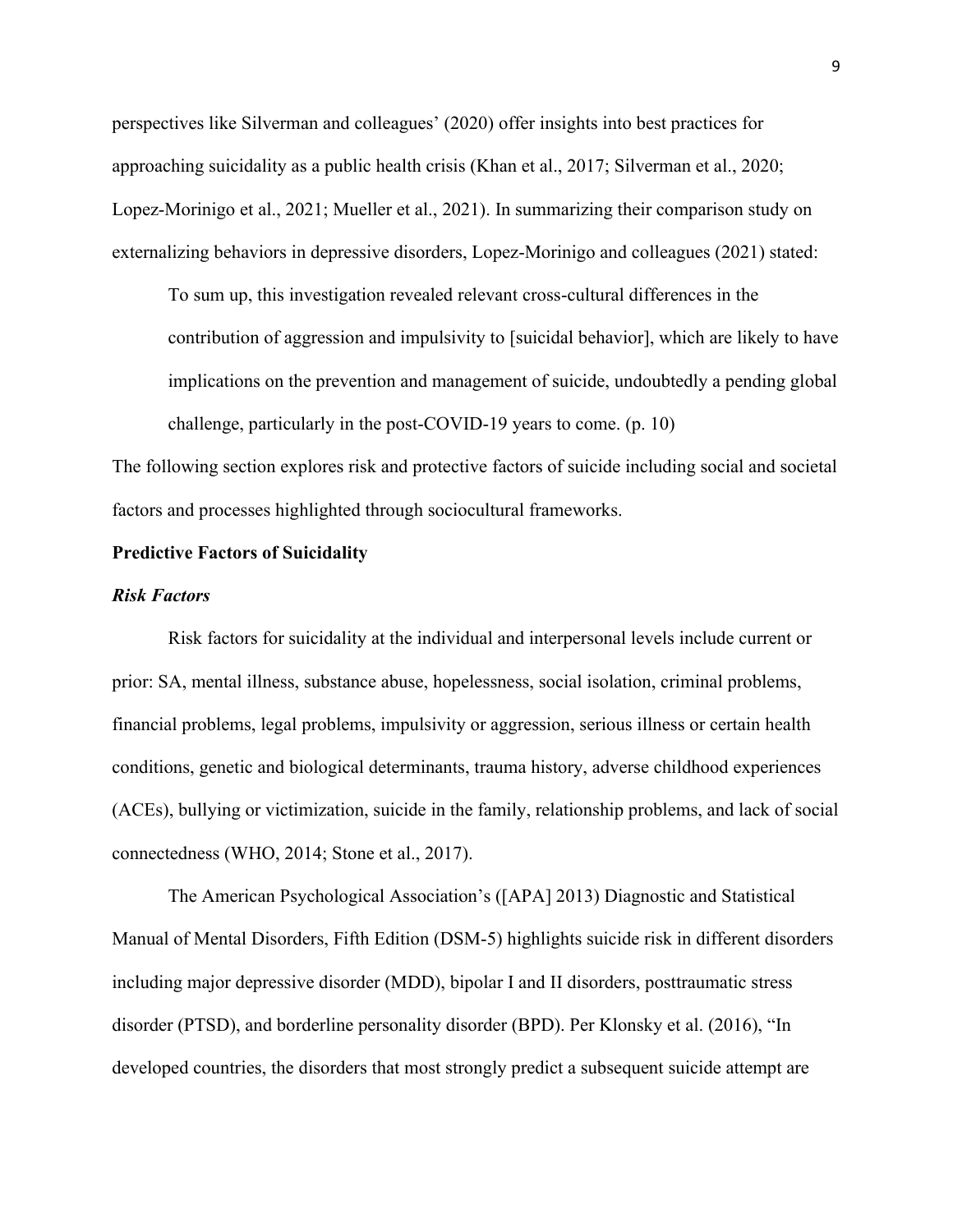bipolar disorder, posttraumatic stress disorder, and major depression; in developing countries, the most predictive disorders are posttraumatic stress disorder, conduct disorder, and drug abuse/dependence" (p. 312). Silverman and colleagues (2020) outline critical risk factors correlated with future suicide as follows: "The most critical risk factors associated with suicide are previous suicide attempts, mood disorders (such as depression), alcohol and drug use, and access to lethal means" (p. S31).

At the community and societal levels, suicide risk factors include current or prior: barriers to health care, cultural and/or religious beliefs, lack of community connectedness, suicide cluster in the community, stigma associated with mental illness or help-seeking, access to lethal means (e.g., firearms, medications, pesticides), and unsafe media portrayals of suicide (WHO, 2014; Stone et al., 2017; Silverman et al., 2020). According to Silverman and colleagues (2020), the following populations and groups are at higher risk for suicide: "American Indians and Alaska Natives; people bereaved by suicide; people in justice and child welfare settings; people who intentionally hurt themselves (NSSI); people who have previously attempted suicide; people with medical conditions; people with mental and/or substance use disorders; people who are lesbian, gay, bisexual, or transgender; members of the military and veterans; and men in midlife aged 35-64 and older men (75+ years)" (p. S32). When it comes to youth, although death by suicide is lower among high school students compared to adults, both SI and SA are higher in adolescents compared to adults (Silverman et al., 2020).

The risk factors of trauma history and ACEs are particularly relevant to this thesis. In their article, Lucas et al. (2020) demonstrated how trauma and hope agency represent statistically significant predictive factors of suicide risk in U.S. college students. Findings revealed that college-age adults lacking hope agency and presenting with a history of trauma may be at greater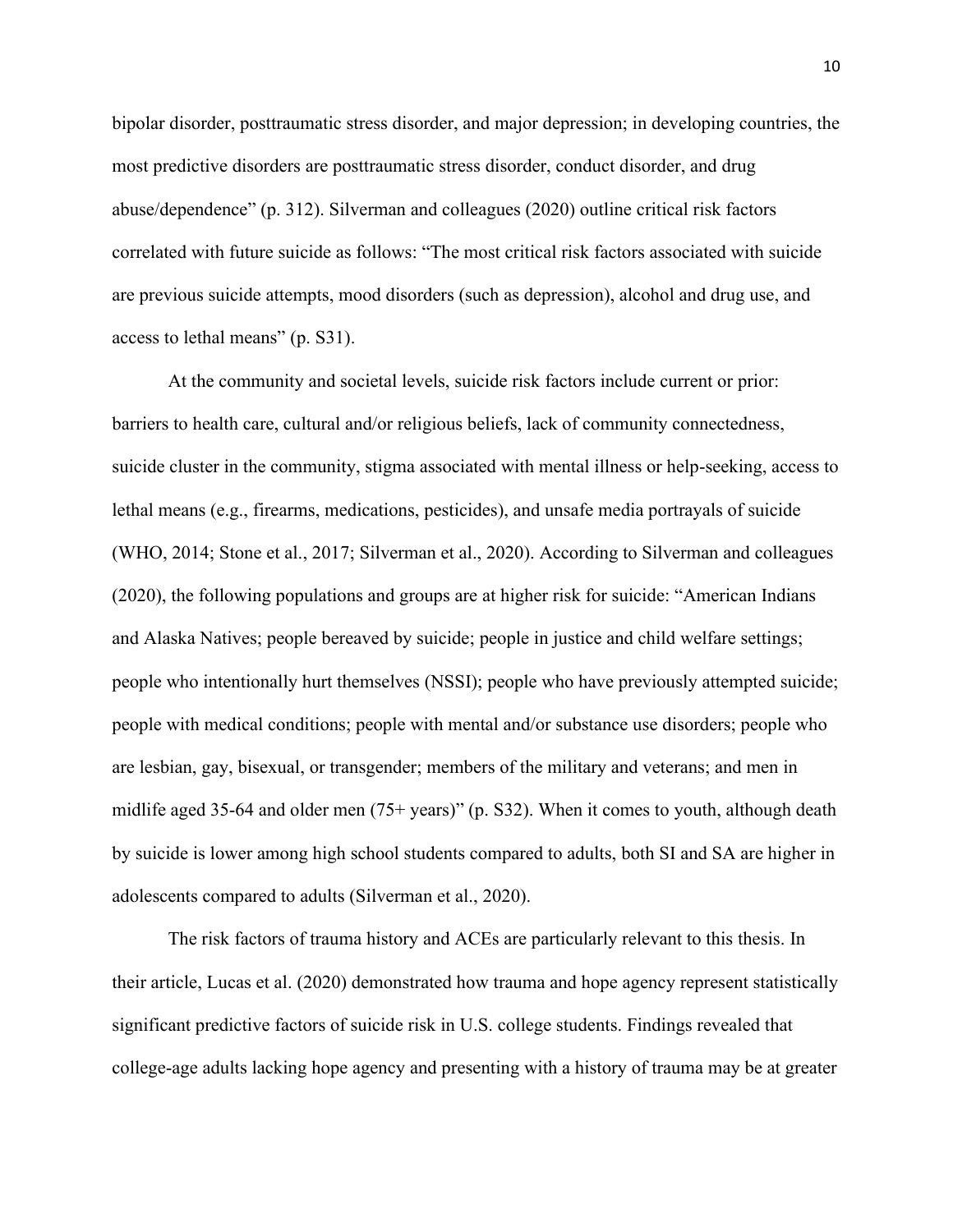risk of suicide (Lucas et al., 2020). Damian et al. (2021) demonstrated how the number and nature of Adverse Childhood Experiences (ACEs) predict suicide risk in adults receiving behavioral healthcare services in Northeast U.S. Their findings revealed that more than one ACE increased risk of suicidal ideation in this sample (Damian et al., 2021).

#### *Protective Factors*

The CDC (Stone et al., 2017) and WHO (2014) highlight several protective factors including coping and problem-solving skills, hope and future orientation, social connectedness, community support, and access to mental health services. Additional factors protecting against suicidality in clients include cultural or religious beliefs discouraging suicide and a sense of meaning in life (WHO, 2014; Stone et al., 2017). It is worth noting that protective factors represent more than the opposite of risk factors. For instance, hopefulness, future oriented thinking, and a sense of meaning in life is not equivalent to the absence of hopelessness (Lucas et al., 2020). The opportunity for ET to reduce hopelessness and to promote hope and future orientation will be revisited in a later section.

#### **Current Ideation-to-action Frameworks**

This section provides a brief introduction to four ideation-to-action frameworks of suicide. These include Joiner's (2005) interpersonal theory, O'Connor's (2011) integrated motivational-volitional model (IMV), and Klonsky and May's (2015) three-step theory (3ST; cited in Klonsky et al., 2016). A fourth ideation-to-action framework is Olson and colleagues' (2022) dual-process conceptualization called the automatic and controlled antecedents of suicidal ideation and action model (ACASIA). These frameworks are important in part because they view the development of SI and the progression from SI to SA as separate, distinct processes (Klonsky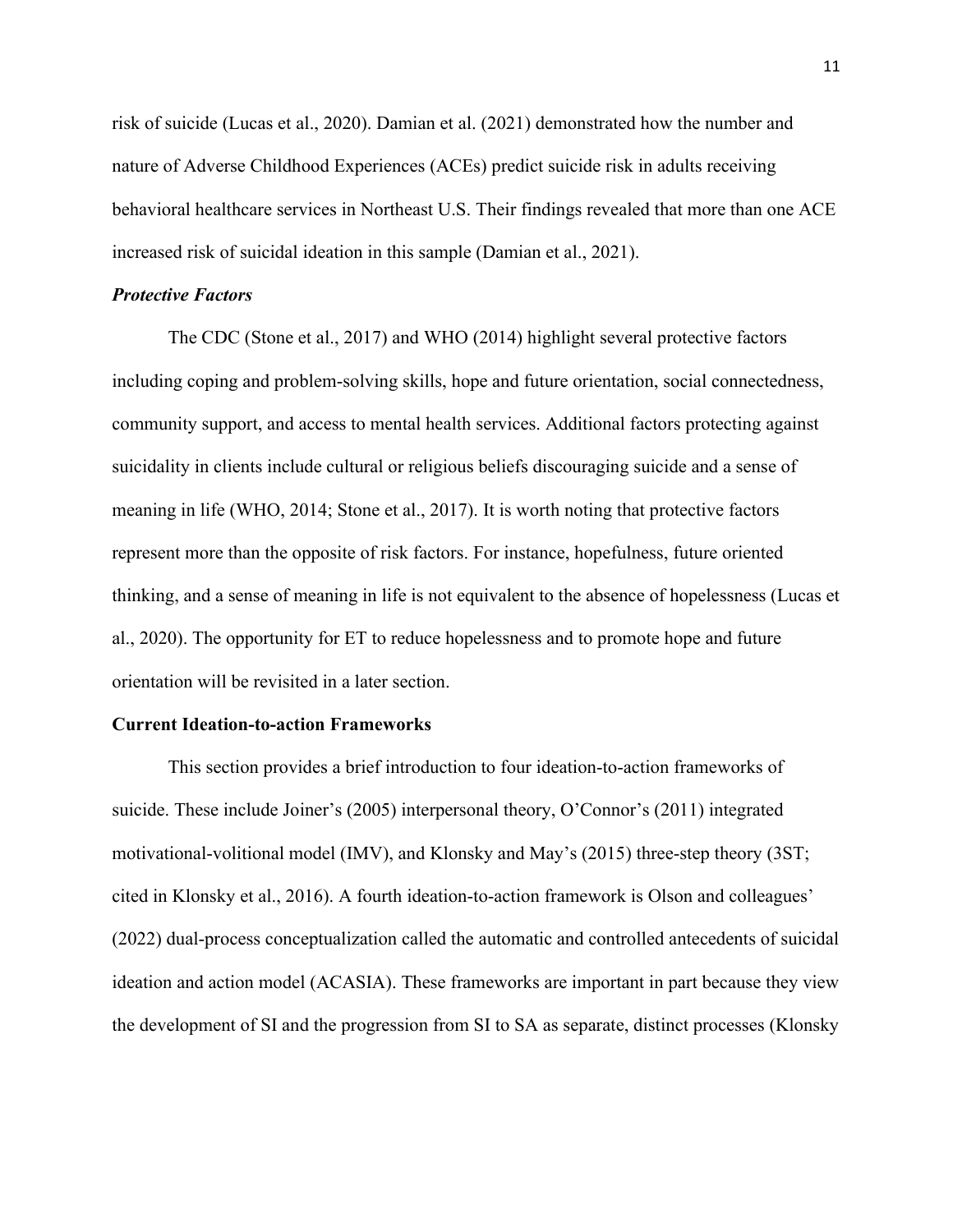et al., 2016). Per Klonsky and colleagues (2016), ideation-to-action frameworks "should guide the next generation of suicide research, theory, and prevention" (p. 324).

Interpersonal theory emphasizes the presence of and interaction between two constructs: perceived burdensomeness and thwarted belongingness (Klonsky et al., 2016; Lucas et al., 2020; Raj et al., 2021). This theory views perceived burdensomeness and thwarted belongingness as the main factors contributing to SI, and an acquired capability for suicide as the main factor causing progression from SI to SA (Klonsky et al., 2016). The IMV attributes SI to defeat and entrapment "facilitated by threat-to-self and motivational moderators" (Klonsky et al., 2016, p. 318). This theory conceptualizes the progression from SI to SA as one or more of the following factors: capability, impulsivity, planning, access to lethal means, imitation, and other volitional moderators (Klonsky et al., 2016; Raj et al., 2021; Olson et al., 2022).

Building off the interpersonal and IMV models, 3ST views the combination of pain and hopelessness as main factors causing SI (Klonsky et al., 2016). This process is especially prominent when a client's pain exceeds their interpersonal connectedness (Klonsky et al., 2016). The main factors implicating progression from SI to SA for this theory include "Dispositional, acquired, and practical contributors to increased capacity for suicide" (Klonsky et al., 2016, p. 318).

Recently, Olson and colleagues (2022) proposed the ACASIA model of suicidality. ACASIA aligns in many ways with previously established ideation-to-action frameworks reviewed above, particularly interpersonal theory on which it is based (Olson et al., 2022). Given ACASIA is a dual-process model, it accounts not only for controlled antecedents of SI and SA but also automatic inputs to suicidality outcomes (Olson, et al., 2022). In this way Olson and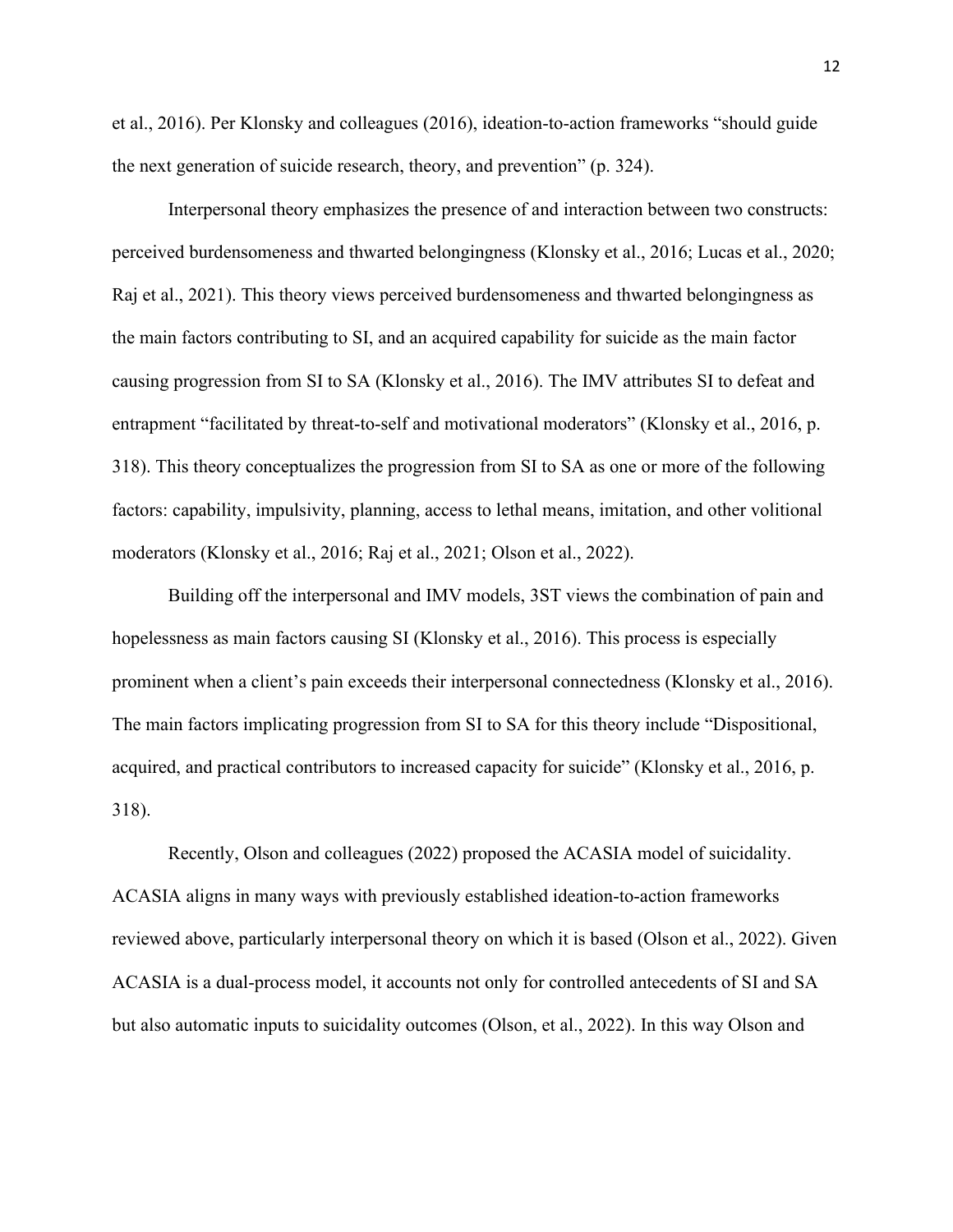colleague's (2022) ACASIA is the most recent, and most comprehensive ideation-to-action framework to date.

#### **Current Treatment Options**

Many treatment frameworks are theorized for utilization with suicidal clients and populations. Primary treatments for suicidality include the collaborative assessment and management of suicidality (CAMS) and various talk-based psychotherapies. (Calati & Courtet, 2016; McCauley et al., 2018. Through a meta-analysis and meta-regression of the literature on SA and NSSI rates, Calati and Courtet (2016) found psychotherapy to be effective for SA treatment. Schecter and colleagues (2019) proposed a ten-component integrated psychodynamic approach to psychotherapy with suicidal clients and groups. Their treatment model includes emphasis on the following elements: instillation of hope, clients' internal affective experiences, and attention to conscious and unconscious beliefs and fantasies as well as countertransference (Schecter et al., 2019). McCauley and colleagues (2018) found evidence supporting the efficacy of DBT for reducing repeated SA and self-injury (including NSSI) in adolescents and youth. Jobes and colleagues (2020) provided guidance on CAMS treatment utilization through telehealth services necessitated by social distancing during the COVID-19 pandemic.

Iyengar and colleagues (2018) conducted a systematic review of randomized controlled trials evaluating therapeutic interventions intended to reduce SA and other forms of self-harm including NSSI. They examined the literature for adolescents presenting with recent SA or incident(s) of self-harm and found 18 distinct interventions targeting different processes (Iyengar et al., 2018). Their results suggested the following: "individual self-driven and socially-driven processes appeared to show the greatest promise for reducing suicide attempts, with benefits of combined self-driven and systems-driven approaches for reducing overall self-harm" (Iyengar et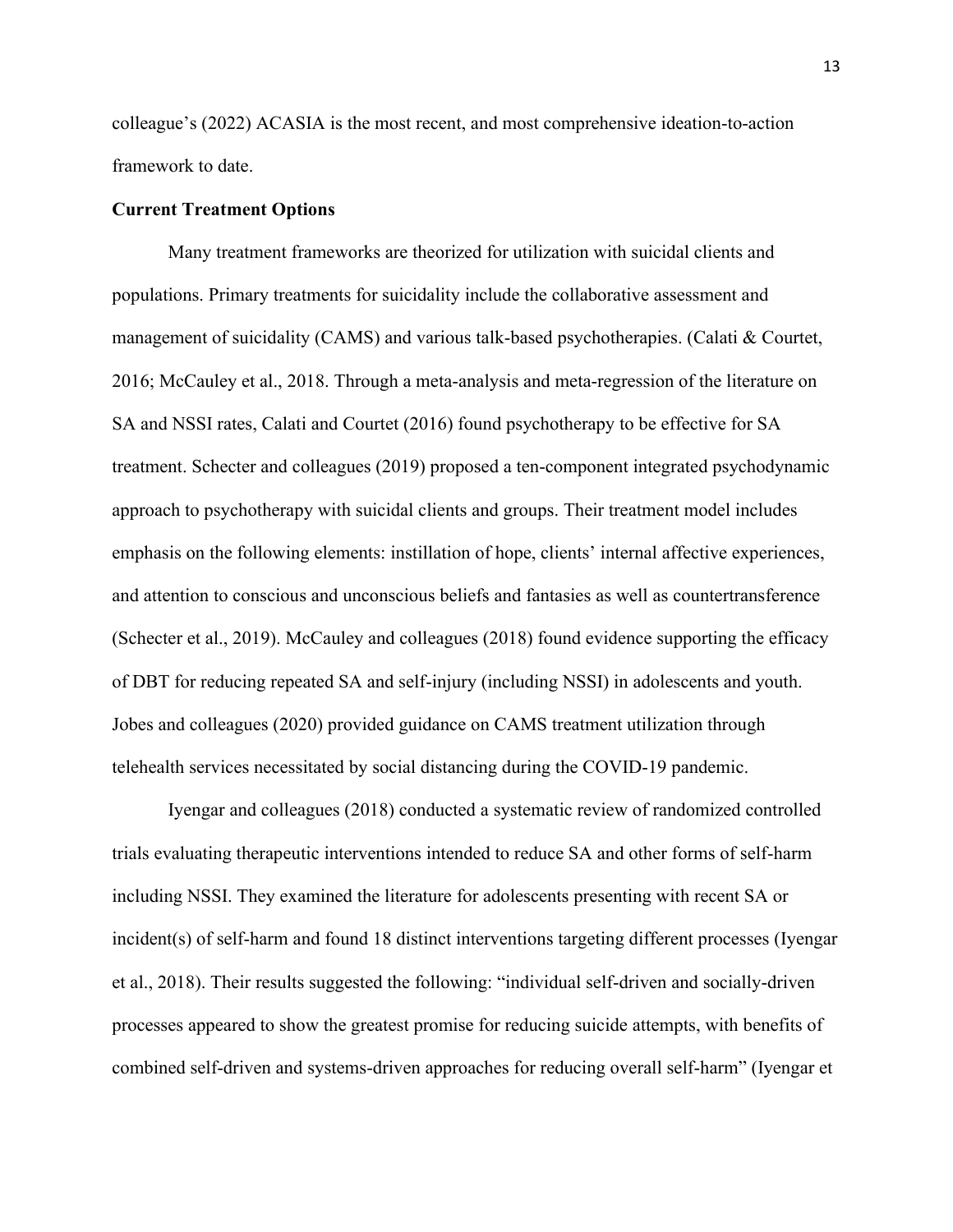al., 2018, p. 1). Mentalization-based treatment for adolescents (MBT-A) and dialectical behavior therapy for adolescents (DBT-A) demonstrated therapeutic benefits of reducing self-harm (including SA) and SI, while all interventions found to be effective shared the following key tenets: emotion regulation, problem solving, communication skills (Iyengar et al., 2018).

#### **Results**

#### **Utilizing Expressive Therapies to Address Suicidality**

A critical review of the literature using previously determined search and inclusion criteria demonstrated limited overlap between the fields of ET and suicidology. Sonke and colleagues' (2021) systematic review explored the utilization of arts-based interventions to address suicide prevention and survivorship in nonclinical settings. This appears to be the only peer-reviewed resource found to specifically focus on suicide-related concepts (i.e., prevention and postvention) with ET-related activities and processes (i.e., arts-based interventions).

Through their systematic review, Sonke and colleagues (2021) found nine studies meeting their inclusion criteria including qualitative, quantitative, and mixed-methods studies. Studies employed film and television, mixed-arts, theater, or quilting interventions to elicit emotional involvement, while seven out of nine studies utilized the arts to promote client interaction with themes of health and well-being (Sonke et al., 2021). Per review authors, "All of these studies presented positive outcomes, including reduced odds of considering suicide, increased skills and self-efficacy, and increased awareness of prevention resources" (Sonke et al., 2021, p. 60S). Four studies reviewed related specifically to youth, namely: Burke and colleague's (2018) evaluation of a media-based school intervention to support lesbian, gay, and bisexual youth in western Canada; Humensky and colleagues' (2019) exploration of adolescent and parent views on the methods to reduce suicidal behaviors in Latinas; Keller and colleagues'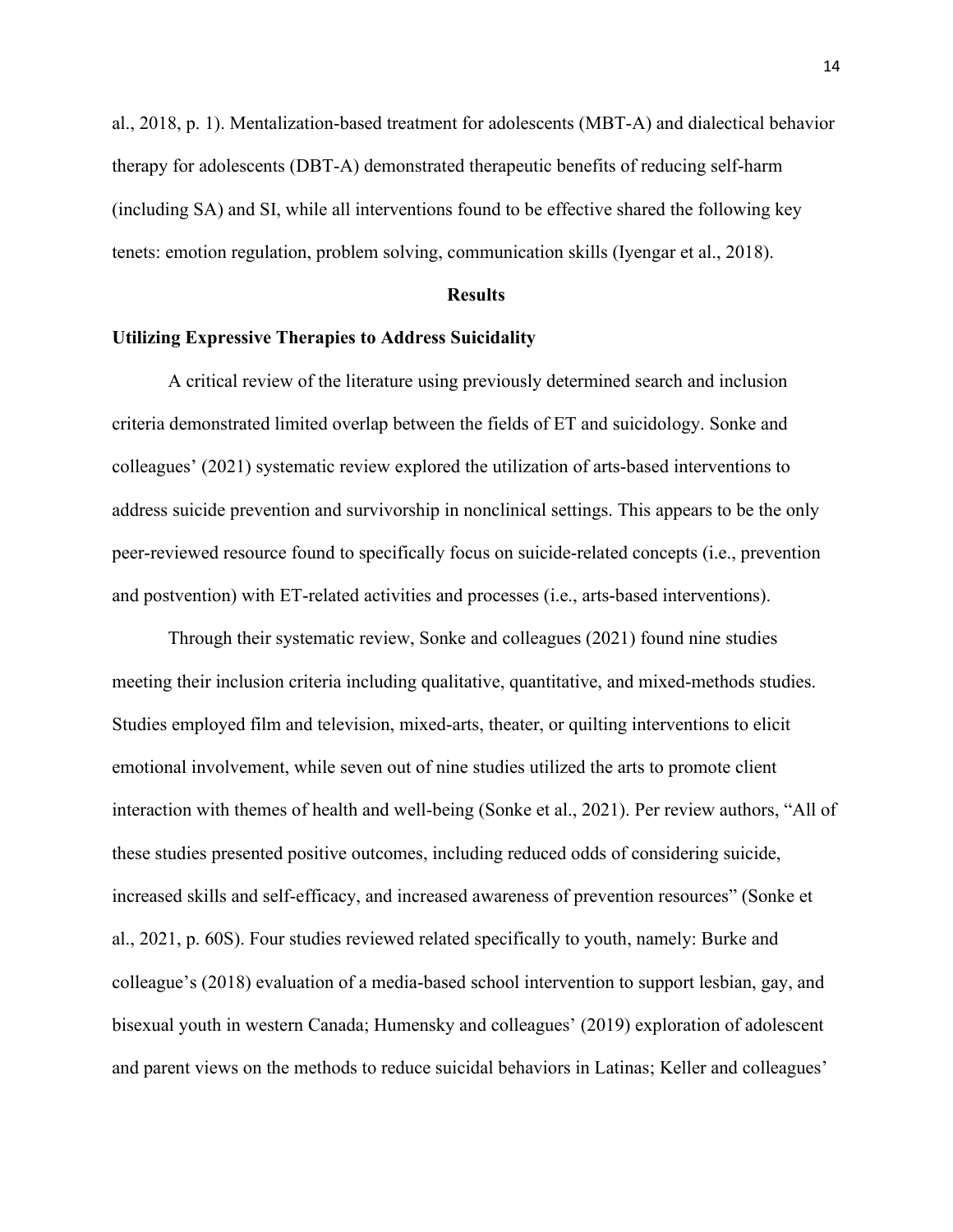(2017) utilization of theater to promote communication and SI disclosure in youth; and Keller and Wilkinson's (2017) study on the use of a community-based theater toward suicide prevention in Montana (all cited in Sonke et al., 2021).

To summarize, Sonke and colleagues' systematic review revealed that arts-based interventions may be effective in promoting self-efficacy, improving mental health awareness, and preventing suicidality and risk factors by increasing the likelihood for individuals to take preventative actions on behalf of themselves and others.

Fancourt and Finn's (2019) scoping review analyzed the evidence on how the arts may improve health and well-being, and authors referenced three studies exploring the arts in suicide prevention: Ross and colleagues' (2018) evaluation of the community stations project for preventing railway suicides; Genovese and Berek's (2016) exploration of whether arts and communication programs improve physician wellness and mitigate physician suicide; and Kasahara-Kiritani and colleagues' (2015) study on reading and watching films as protective factors against SI (all cited in Fancourt & Finn, 2019). In their review, Fancourt and Finn (2019) proposed a logical model linking the arts with health (see Fig. 1, p. 3) which includes nine components: aesthetic engagement; involvement of the imagination; sensory activation; evocation of emotion; cognitive stimulation; social interaction; physical activity; engagement with themes of health; and interaction with health-care settings.

#### **Utilizing Expressive Therapies to Address Depression and Trauma**

Expanding string search criteria to include terms like depression and trauma revealed a greater overlap between ET and suicidality insofar as suicidality relates to depressive and trauma-related disorders. In recent years empirical studies have been increasing in the fields of ET and arts in health as they relate to depression and PTSD.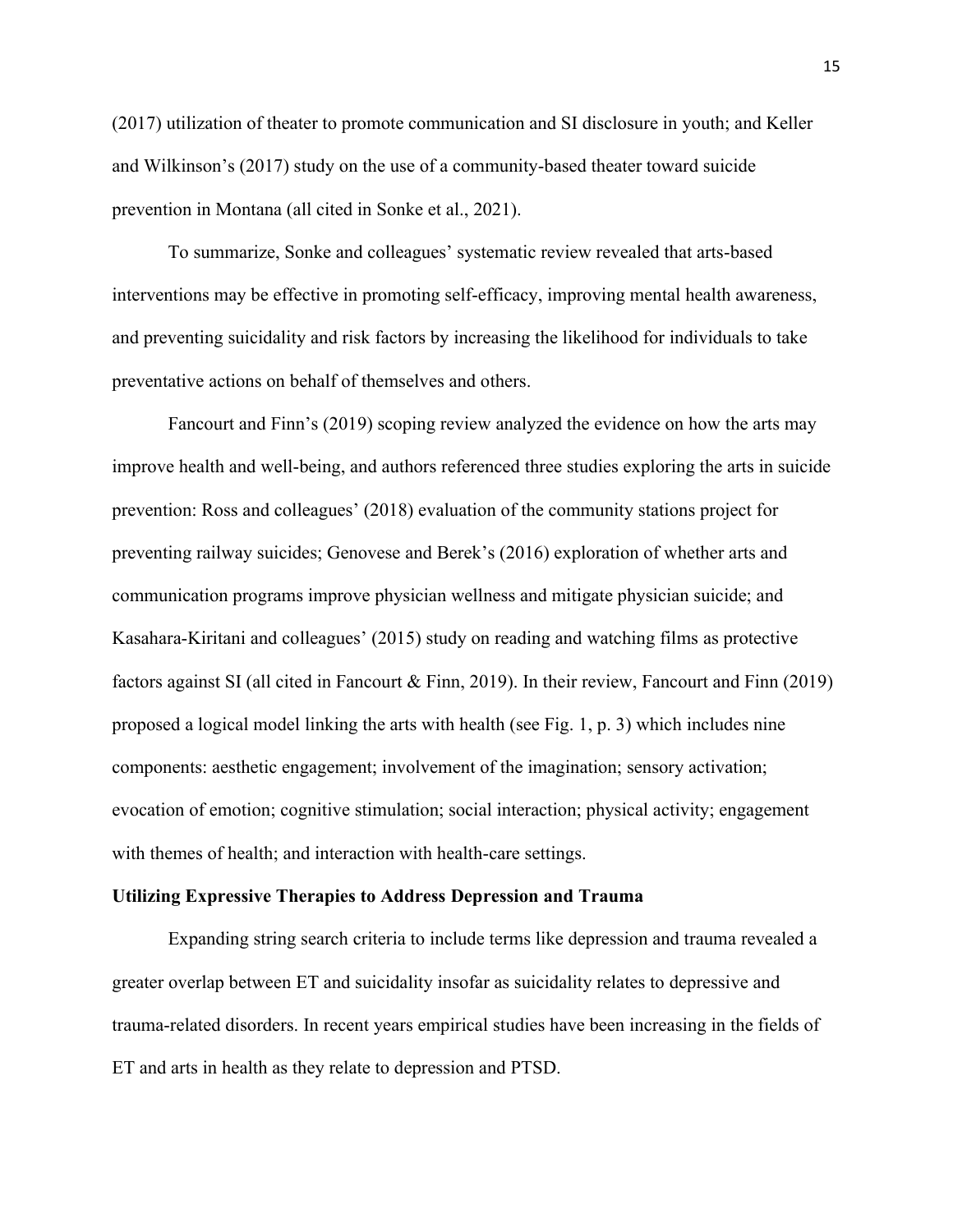Through a systematic review of quantitative evidence and a meta-analysis, Morison and colleagues (2021) found that traumatized pediatric populations benefited from creative arts-based interventions through a reduction in PTSD symptoms as well as negative mood. Abdulah and Abdulla (2020) demonstrated how group arts activities may reduce suicidality in traumatized populations. They investigated how participation in an art course impacted suicidality in a sample of fourteen Kurdish Yezidi females living in an Internally Displaced Persons camp, and findings revealed a statistically significant decrease in study participants' suicidality ratings after two months (Abdulah & Abdulla, 2020). Through a case study, Perryman and colleagues (2019) explore the use of creative arts to address unresolved trauma. They highlight developments in neuroscience in the context of how clients process trauma, pointing out the benefits of creative arts therapies on communication between the brain hemispheres, particularly related to grounding techniques and movement-based therapeutic interventions (Perryman et al., 2019).

Pliske and colleagues (2021) explored the therapeutic and healing powers of play with adults who experienced four or more adverse childhood experiences (ACEs). Authors found that "play and the arts provided a context for identity formation and integration of emotional and cognitive processing in relation to early trauma" (Pliske et al., 2021, p. 244). In line with the domains of therapeutic factors revealed through de Witte and colleagues' (2021) scoping review, themes that emerged included the benefits of self-expression, learning through metaphor, stress management, and creative problem-solving (Pliske et al., 2021). Shore and Rush (2019) reviewed case vignettes exploring the utilization of art therapy methods with patients in an inpatient psychiatric hospital setting. Authors found that high acuity patient presentations at the inpatient level of care necessitate specific treatment goals including reality-orientation, selfsoothing, and distress tolerance (Shore & Rush, 2019).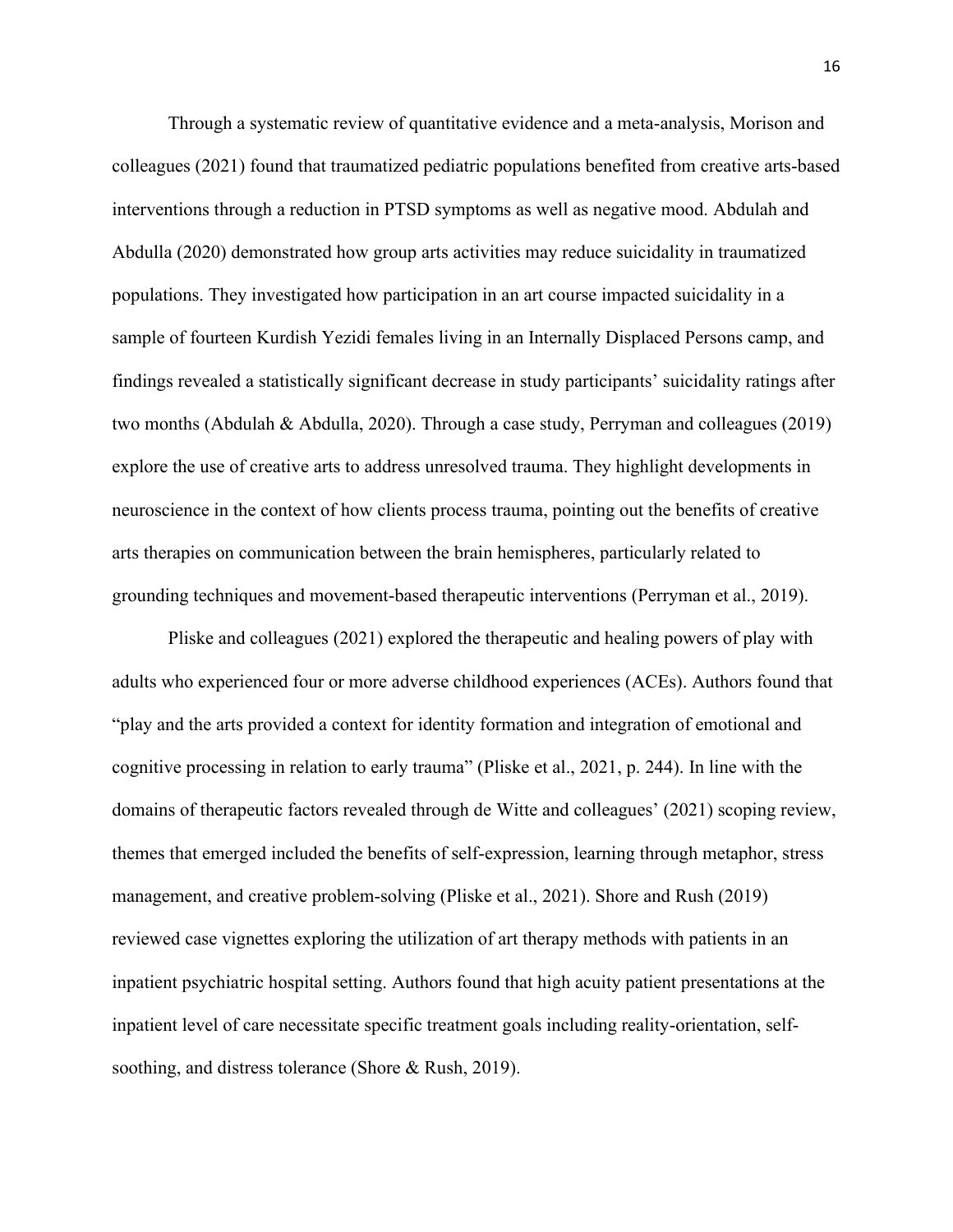Kay and Wolf (2017) demonstrated how art education and art therapy collaborations benefit students at heightened risk of mental health crises like suicidality. Kay and Wolf (2017) used arts-based methods in a different way to explore how a collaborative, multidisciplinary approach can help adolescents with one or more ACEs. Their collaborative project included an art therapist, art educator, arts-based researcher, and 18 adolescent females in residential care, and findings revealed the project helped foster resilience, increase self-awareness and belongingness, and encourage self-expression and identity development in participants (Kay & Wolf, 2017).

## **Discussion**

### **Findings**

Suicide represents an urgent, cross-cultural, global health crisis with direct and indirect, short- and long-term effects on individuals, families, and communities. Comprehensive suicide prevention efforts employing trauma-informed, ideation-to-action frameworks are critical to combat suicidality and address this major public health challenge (WHO, 2014; Klonsky et al., 2016; Stone et al., 2017; WHO, 2021a). A critical review of the literature revealed a lack of empirical studies exploring the utilization of ET to specifically address suicidality in youth and other populations. Search results indicated the relationship between suicidality (i.e., SI, SA, death by suicide) and ET (as well as creative arts therapies and arts-based psychotherapies) have not been extensively studied in peer-reviewed journals. When string search terms were expanded to include known risk factors for suicidality, additional literature was found exploring the use of ET with depressed and traumatized populations. A critical review of the literature revealed that ET has been shown to mitigate specific risk factors of suicide while also promoting certain protective factors against suicide. Through therapeutic factors found by de Witte and colleagues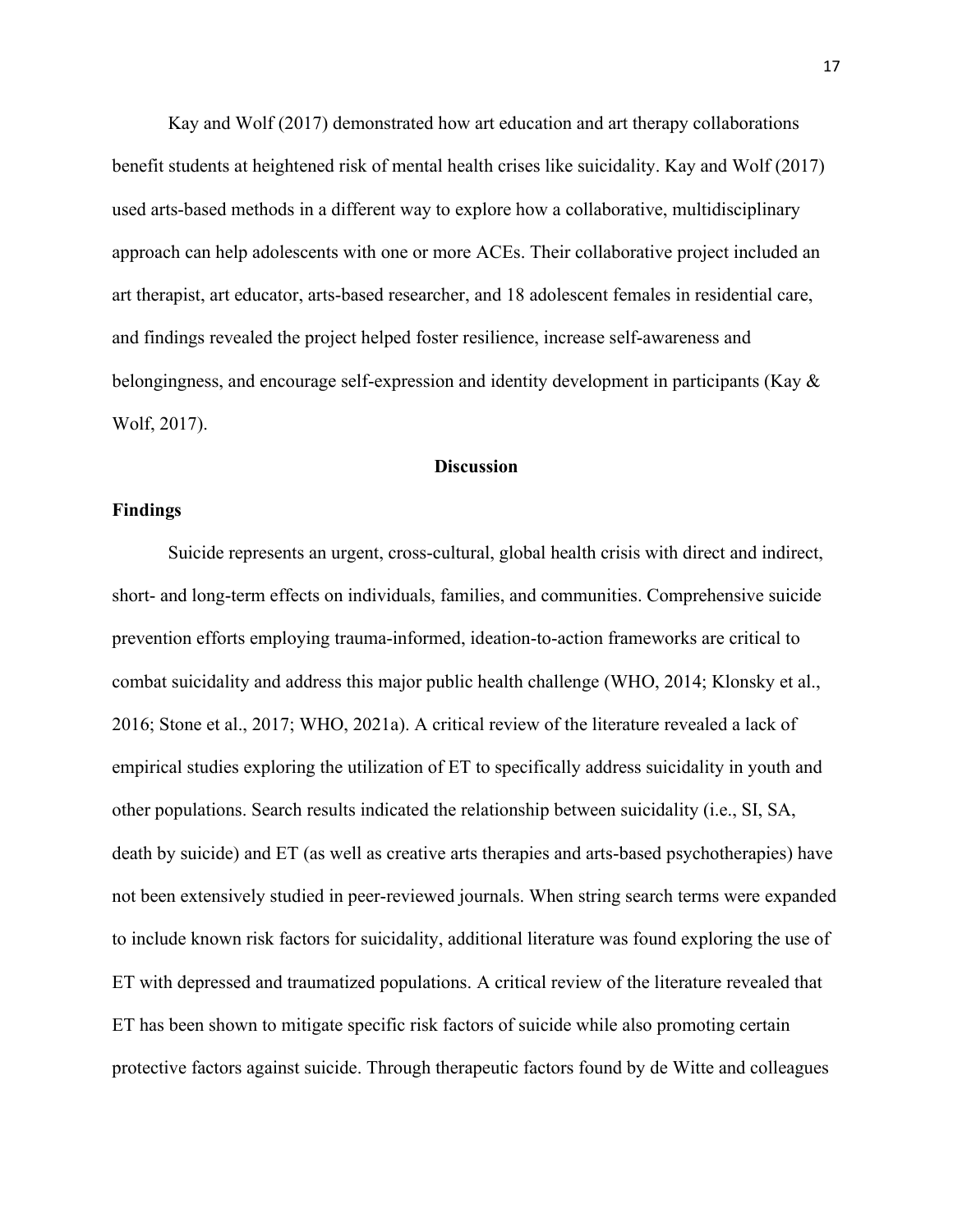(2021) to be unique to the creative arts therapies (i.e., embodiment, concretization, and symbolism and metaphor) and additional processes such as containment, witnessing, and attunement, ET has high potential for mitigating risk factors and strengthening protective factors in suicidal clients (Fancourt & Finn 2019; Gerge et al., 2019; Morison et al., 2021; Sonke et al., 2021; Pesata et al., 2022).

#### *Expressive Therapies Mitigate Risk Factors of Suicide*

Through a critical review of the literature connecting ET with suicidology, findings revealed the beneficial effects of ET on reducing and mitigating risk factors for suicidality. Morison and colleagues (2021) demonstrated the positive effects of ET interventions on managing symptoms of PTSD and reducing negative mood. Additional studies (e.g., Perryman et al., 2019; Abdulah & Abdulla, 2020; Pliske et al., 2021) pointed to the relationship between ET and the treatment of trauma or ACEs, both known risk factors for suicidality (WHO, 2014). Shore and Rush (2019) discussed the benefits of ET interventions at the inpatient level of care noting the self-soothing qualities of arts-based interventions and their ability to reduce distress in clients with acute mental health needs. All nine studies reviewed by Sonke and colleagues (2021) revealed the ability of arts-based activities to reduce odds of considering suicide and SI in nonclinical contexts.

#### *Expressive Therapies Promote Protective Factors of Suicide*

Findings further revealed the positive effects of ET on increasing and promoting protective factors against suicidality. Sonke and colleagues (2021) found arts-based interventions elicit emotional involvement as did Pliske and colleagues (2021). Arts-based interventions were found to contribute to the following: increased skills and self-efficacy; improved self-soothing and distress tolerance; increased resiliency, self-awareness, and belongingness; heightened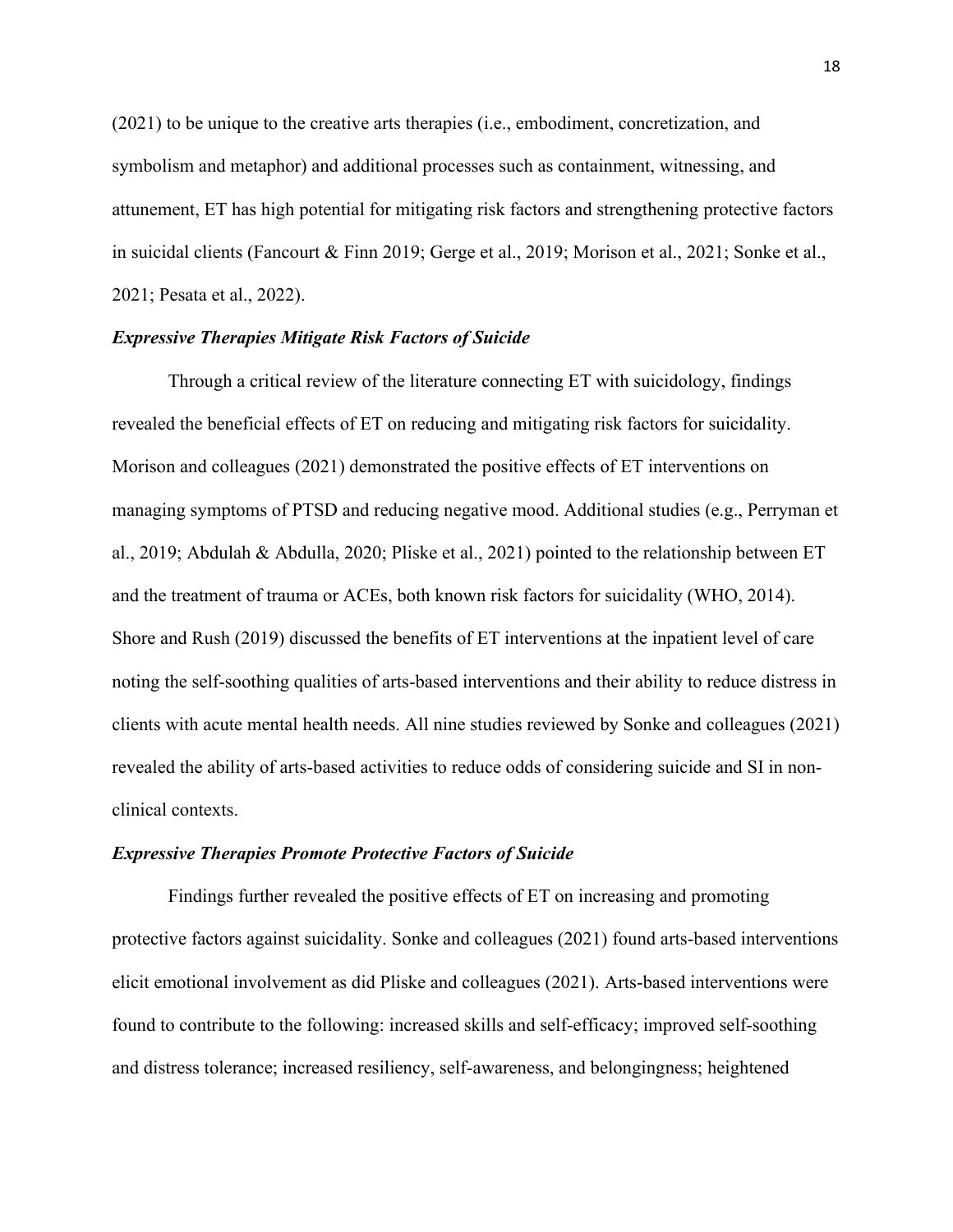awareness of prevention resources; increased likelihood of preventative action (Shore & Rush, 2019; Pliske et al., 2021; Sonke et al., 2021). Furthermore, ET and creative arts processes were shown to provide a context for identity formation and the integration of emotional and cognitive processing through self-expression, learning through metaphor, stress management, and creative problem solving (Shore & Rush, 2019; Pliske et al., 2021). These findings align with Fancourt and Finn's (2019) model linking the arts with health and de Witte and colleagues (2021) domains of therapeutic factors in the creative arts therapies.

#### **Limitations**

#### *Lack of Peer-Reviewed Literature*

The literature exploring ET with suicidal populations is lacking, and the search process revealed only one systematic review explicitly studying the effects of arts-based interventions on suicide prevention and survivorship efforts. This study (i.e., Sonke et al., 2021) did not use the term expressive therapies and only highlighted non-clinical contexts. In addition, the limited quantity of empirical studies which met inclusion criteria revealed various forms of ET interventions which met inclusion criteria but cannot be generalized. Studies meeting inclusion criteria highlighted ET treatment with individuals (e.g., Perryman et al., 2019) group ET and arts experiences (e.g., Kay & Wolf, 2017), and community arts-based treatment (e.g., Abdulah & Abdulla, 2020). The gaps revealed through this literature review present opportunities for future ET and suicidology research. These opportunities which will be explored further below.

### *Narrow Inclusion Criteria*

This thesis is limited by the literature search's specific inclusion criteria which focused on peer-reviewed empirical studies published in English 2016 to April 2022. Although these criteria and string search terms used were intentionally narrow, their specificity excluded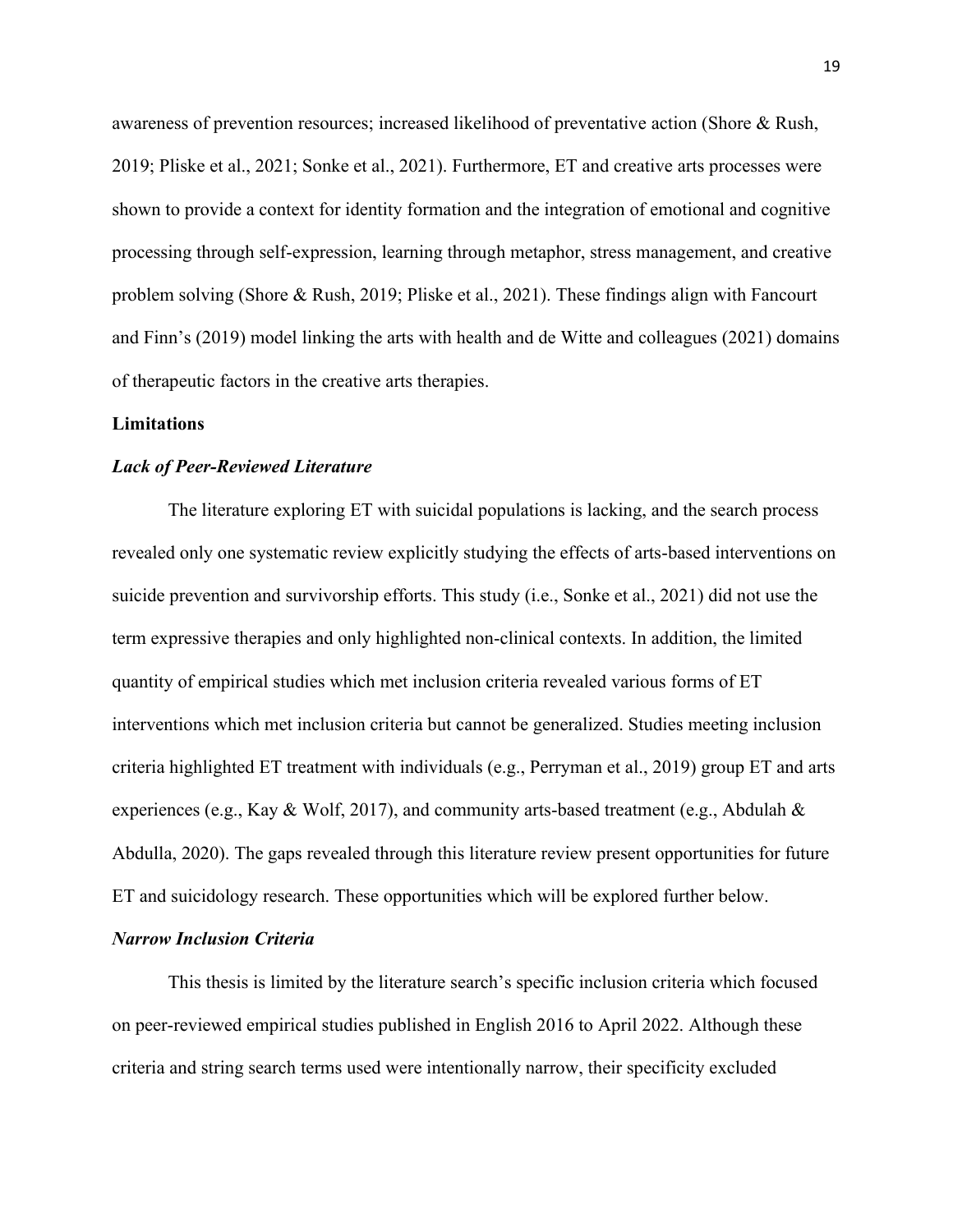important resources from the field of expressive therapies including textbooks, non-peerreviewed journal articles and studies, dissertations, and theses. In addition, although expanded to include depression- and trauma-related key terms, the literature review search process did not cover all known risk and protective factors of suicidality. For instance, findings on suicidality as it relates to substance abuse was not specifically pursued, and ET with clients with substance use challenges was not reviewed. As previously mentioned, NSSI was specifically excluded from the definition of suicidality. Although NSSI represents a risk factor for suicide (WHO, 2014), exploring the utilization of ET with clients with NSSI was not within the capacity of this thesis.

Moreover, search criteria did not focus on specific populations within the confines of suicidal clients or suicidal youth, thereby potentially leaving out populations at higher risk of suicide. The DSM-5 (APA, 2013) highlights suicide risk in various disorders including BPD and other personality disorders which were not explicitly considered herein. Furthermore, Klonsky and colleagues (2016) highlight the higher risk of both SI and SA in sexual- or gender-minority orientations (lesbian, gay, bisexual, and transgender) echoed by Silverman and colleagues (2020). This thesis did not include key search terms relevant to this subpopulation in the search process. It is important for future research to focus on LGBTQIA+ identifying populations given their heightened risk for suicidality. It is also important for future research to focus on other atrisk populations including Indigenous, American Indian, Alaska Native, and Pacific Islander populations as well as Black communities and other People of Color.

#### *Youth vs. Other populations*

Although this thesis set out to explore suicidality in adolescents and youth, the scarcity of overall literature meeting established inclusion criteria necessitated the discussion of studies exploring ET with other (i.e., adult) populations. While this limits findings' generalizability to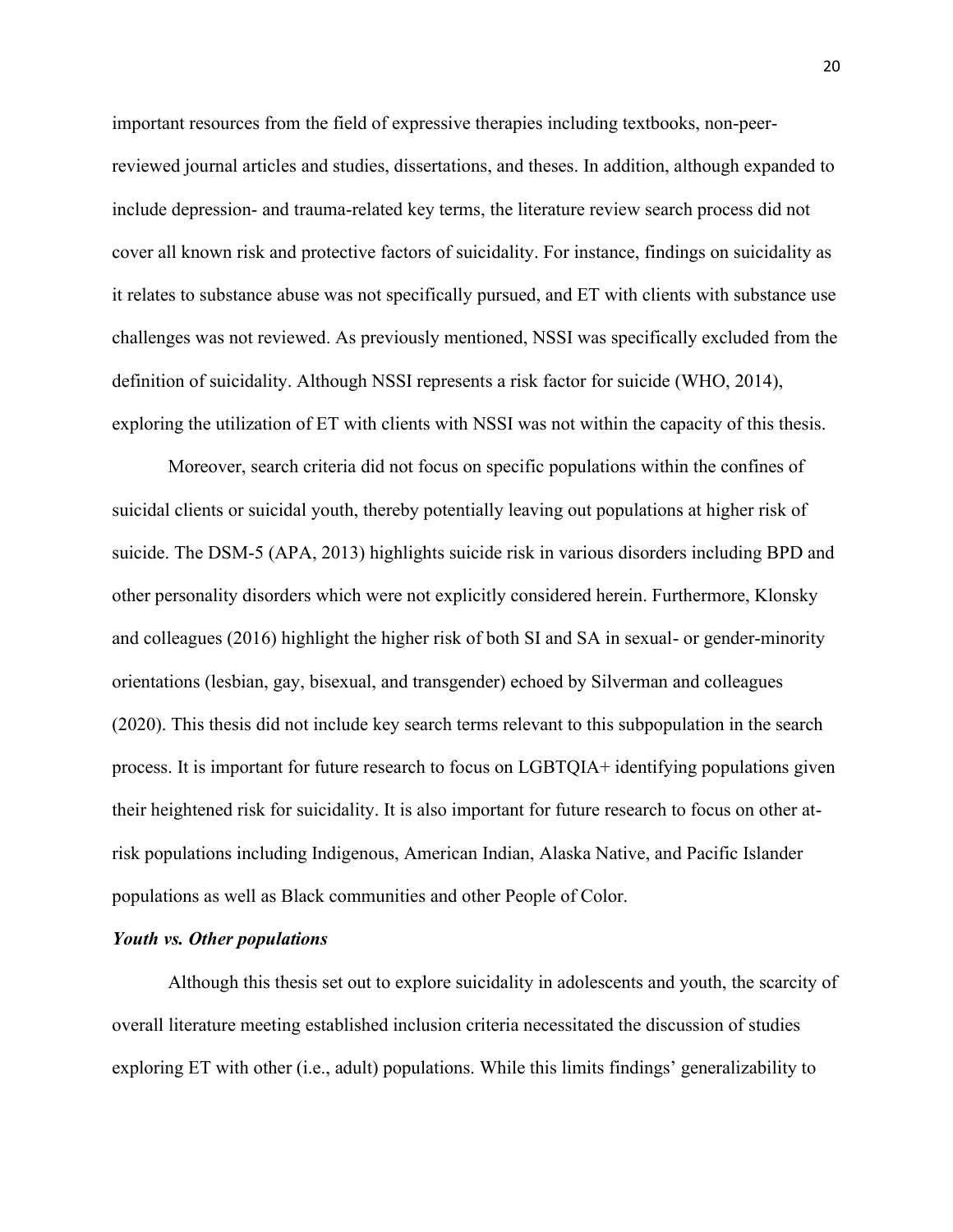youth, it is worth noting that research with adults is relevant to the treatment of suicidality in pediatric populations. For instance, empirical studies highlighting the role of past traumatic experiences or ACEs in suicidal adults (e.g., Abdulah & Abdulla, 2020; Pliske et al., 2021) can inform suicide prevention efforts with children and adolescents. Furthermore, providing traumainformed care to youth experiencing suicidality will contribute to suicide prevention across developmental stages.

#### *Predictive Factors of SI vs. SA*

Another limitation is that not all studies or reports reviewed in this thesis approached SI and SA as distinct phenomena with specific predictive factors. Klonsky and colleagues (2016)'s 3ST and other ideation-to-action frameworks deliberately differentiate the two components and their related processes, but many contemporary empirical studies have failed to do so. Therefore, the findings herein do not definitively demonstrate whether ET may be effective in reducing SI, preventing SA, or both. Future research with consistent terminology and ideation-to-action frameworks where these processes are is crucial.

#### *Individual Pathology Model*

The context of suicidology spanning different fields has benefits and drawbacks, further limiting generalizability of findings. Disagreements regarding treatment goals and outcomes as well as a lack of consistency with suicide-related terminology limits empirical evidence for best practices. Moreover, within mental and behavioral healthcare settings in the United States, suicidality is typically understood as individual pathology contextualized within a specific psychiatric disorder. Approaching and treating suicidality as individual pathology fails to account for relevant risk and protective factors. An individual pathology-based model is typically used for treating suicidality and often leaves out important relevant sociocultural and cross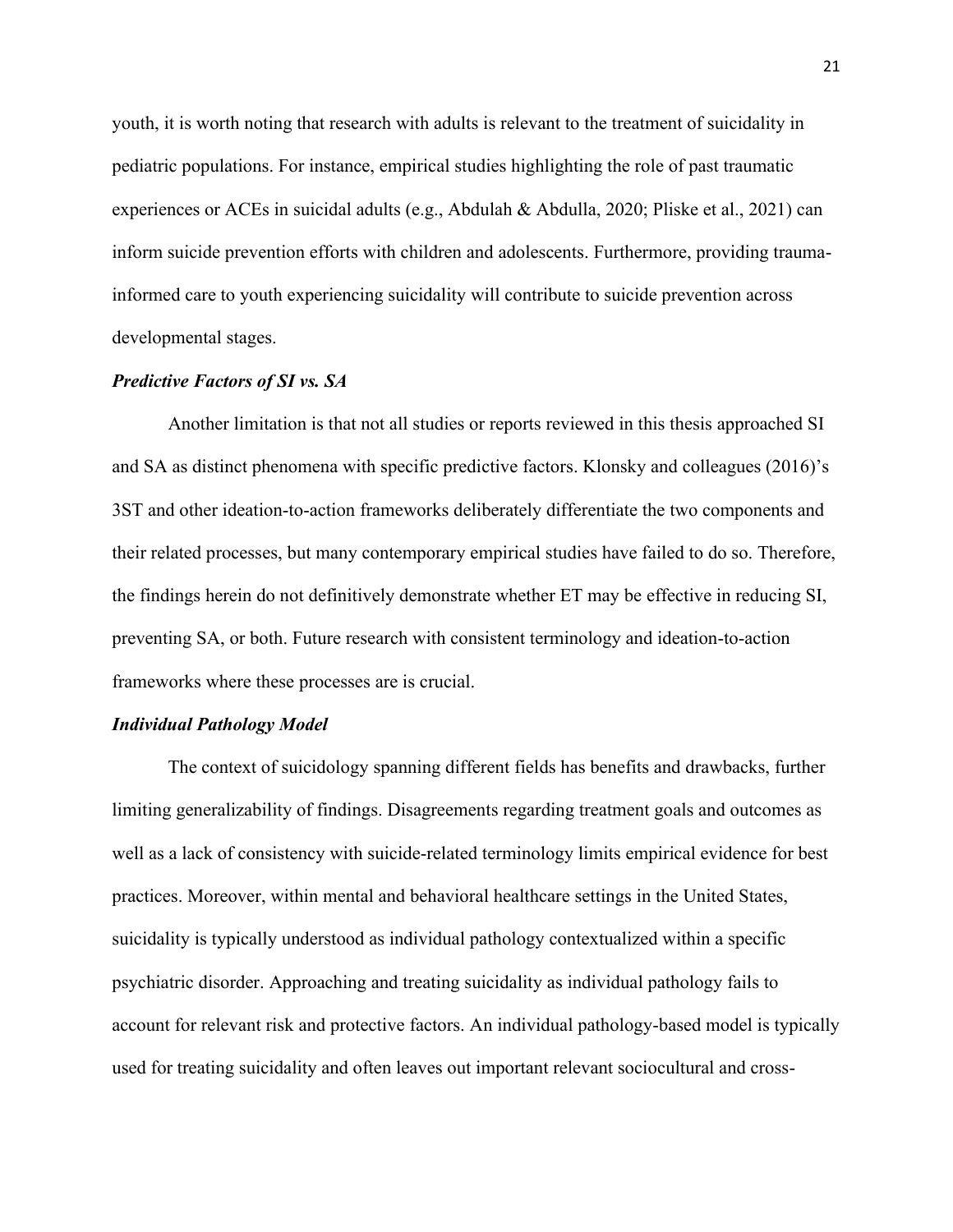cultural differences (Khan et al., 2017; Mueller et al., 2021; Silverman et al., 2020). Suicidality is not constrained to a specific diagnostic code or clinical context and may manifest independent from psychiatric symptomatology or pathology. Considering sociological and global theories of suicide (e.g., Khan et al., 2017; Mueller et al., 2021; and Silverman et al., 2020) can help mitigate the limiting nature of an individual pathology model.

#### *Sociocultural and Historical Context of Expressive Therapies*

Furthermore, ET itself functions within the individual pathology model, and expressive therapists are typically trained with this model in mind. An important limitation of this thesis is the fact that ET as a discipline has a history of cultural appropriation and whitewashing. Worldwide, the majority of suicides take place in low- and middle-income countries many of which have histories of being colonized (WHO 2014; WHO, 2021b). ET should not be promoted as a viable treatment option for suicide without acknowledging its history of perpetuating and benefiting from systems built on colonization, cultural appropriation, and racism.

#### **Recommendations and Future Research Opportunities**

#### *Empirical Research in Expressive Therapies and Specializations*

Additional empirical research studies exploring ET with suicidal populations is needed across the following: specializations: expressive arts/multimodal therapy, drama therapy, psychodrama, music therapy, art therapy, dance/movement therapy, poetry/bibliotherapy. If ET can be shown as an effective treatment modality and viable treatment option for high acuity mental health crises like suicidality, this would have policy implications for future mental health treatment and preventative healthcare and utilizing the arts in health. This section describes recommendations and future research opportunities in hopes of further connecting the fields of expressive therapies and suicidology.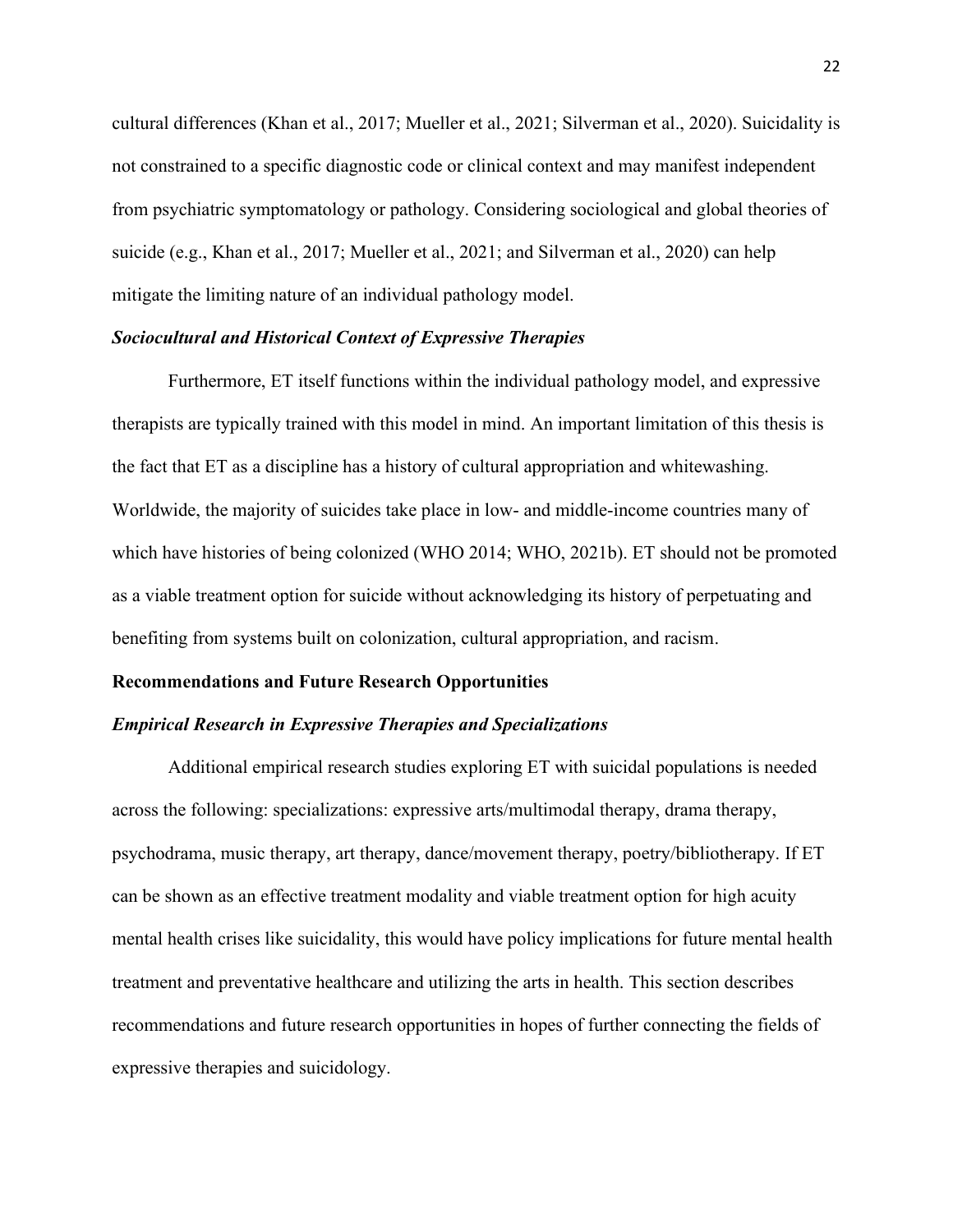#### *Expressive Therapies and Ideation-to-Action Frameworks*

Like other mental health clinicians, expressive therapists have an ethical duty to reduce the capacity for self-injury, SA, and suicide in their clients. Given increased capability for suicide is implicated in the progression from SI to SA within ideation-to-action frameworks, expressive therapists must adhere to suicide prevention best practices and inquire about clients' access to lethal and harmful means such as firearms, pesticides, and medications (Klonsky et al., 2016; Olson et al., 2022).

In future research it will be particularly important to utilize ideation-to-action frameworks and to compare outcomes for clients with SI with outcomes for clients with SA as well as outcomes for clients with no history of suicidality. Klonsky and colleagues (2016) explain: "No longer should the studies that compare attempters to ideators be the exception rather than the rule" (p. 318). Expressive therapists and arts-based psychotherapists should become involved in the advancement of ideation-to-action frameworks to support best practices toward suicide research and prevention in youth and other populations.

ET interventions can be used to explore the following predictive factors of SI: perceived burdensomeness and thwarted belongingness from interpersonal theory; defeat and entrapment from IMV; pain, hopelessness, and interpersonal connectedness from 3ST; and implicit associations with living and dying from ACASIA (Klonsky et al., 2016; Raj et al., 2021; Olson et al., 2022). Through arts-based processes, symbolism and metaphor in particular may be utilized to explore with clients the meaning behind their experiences with suicidality, depression, or trauma in hopes of reducing distress and negative mood while promoting self-efficacy, resiliency, identity-formation, and future orientated thinking (Kay & Wolf, 2017; Gerge et al.,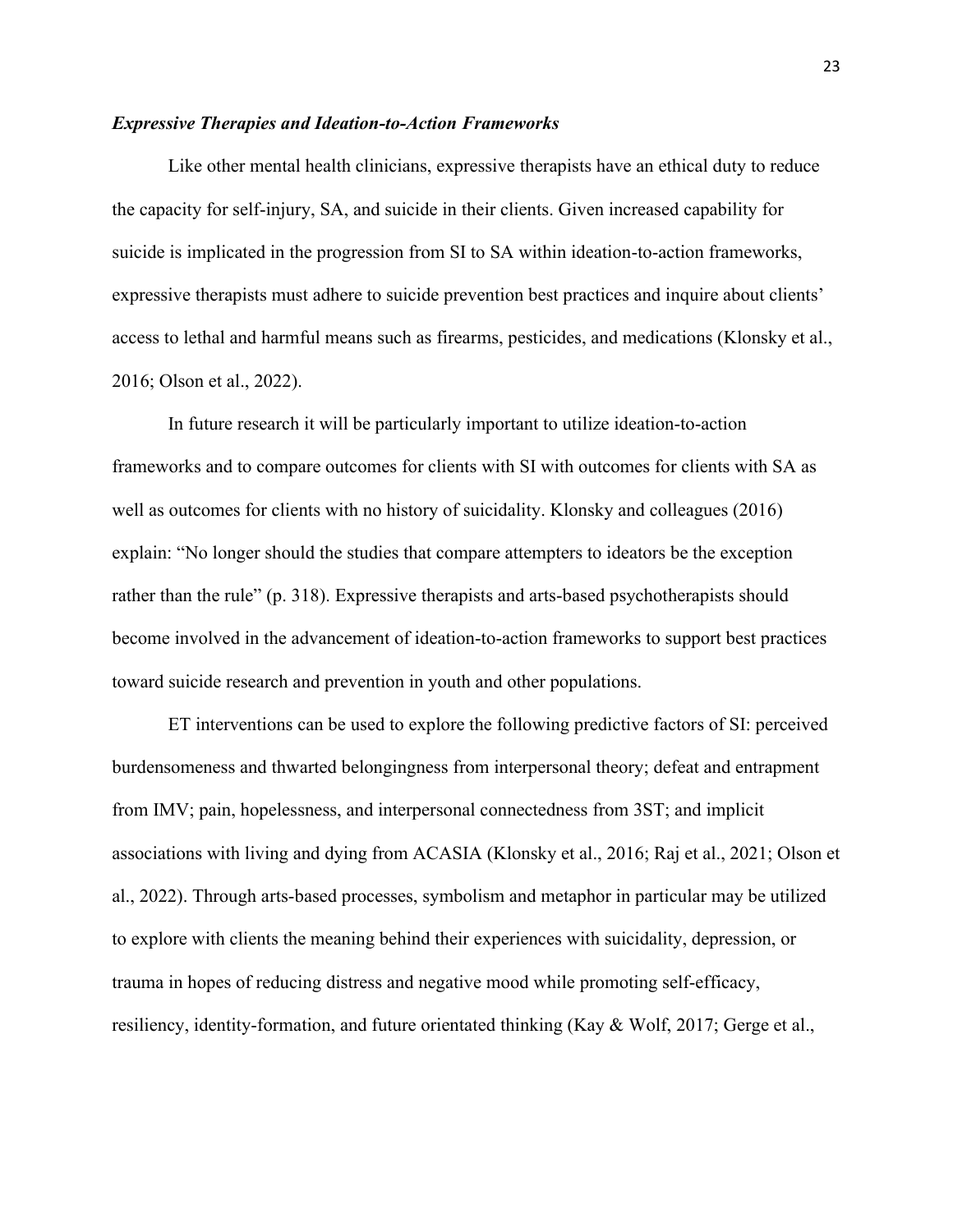2019; Shore & Rush, 2019; Abdulah & Abdulla, 2020; de Witte et al., 2021; Morison et al., 2021; Pliske et al., 2021; Sonke et al., 2021; Pesata et al., 2022).

#### *Participation in Study Replication*

While Iyengar and colleagues' (2018) systematic review findings supported existing guidelines for the treatment of adolescent self-harm (e.g., SA; NSSI), authors note: "We still lack replicated evidence of efficacy for any of the reviewed interventions" (p. 13). Similarly, Calati and Courtet (2016) call for empirical research "with lower risk of bias, more homogenous outcome measures and longer follow-up" (p. 8). Expressive therapists and arts-based psychotherapists can help further the field by participating in replication of empirical research studies. Furthermore, Sonke and colleagues (2021) stated "While the current evidence is promising with regard to the potential for arts programs to positively affect suicide prevention and survivorship, this evidence needs to be supplemented to inform recommendations for evidence-based arts interventions" (p.54S). In future research, study replication will be very important to establish efficacy for treatment modalities particularly for the arts in health.

Where ET and arts in health have been found to be an effective treatment option for adult populations (e.g., Abdulah & Abdulla, 2020; Pliske et al., 2021), replicating these studies with adolescents will contribute to knowledge of youth suicidality and best practices for youth suicide prevention while revealing differences in best practices between suicidal youth and suicidal adult populations. As additional empirical studies on ET with suicidal populations begin to hopefully emerge, it will be important to report on findings clearly and consistently so that ET studies may be replicated and contribute to the arts in health discipline as well as the field of suicidology.

# *Expressive Therapies as Supplement to Existing Treatment Modalities*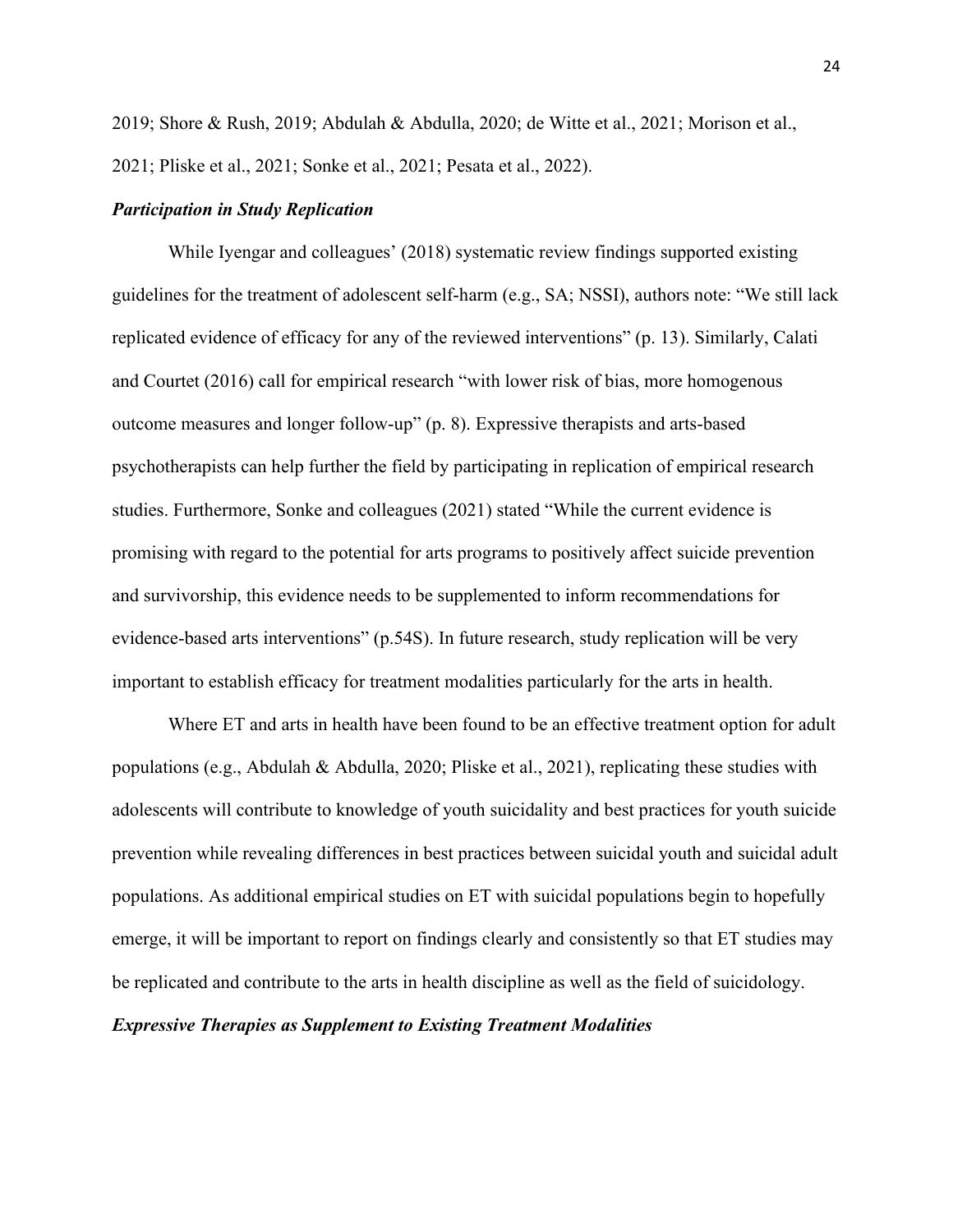The recommendation for additional empirical research in the field of ET with suicidal populations is clear. While studies are being planned and conducted, it is recommended that ET be utilized as a supplement to existing treatment modalities in the treatment and prevention of suicidality in youth and other populations. For example, ET could support DBT and MBT's proven preventative effects by focusing on meaning-making and identity formation (Iyengar et al., 2018; McCauley et al., 2018). ET interventions have the ability to reinforce agency and selfefficacy in clients while improving emotion regulation and creative problem solving thereby bolstering self-driven and socially-driven supportive processes that reduce SA and self-harm (Iyengar et al., 2018; Pliske et al., 2021).

Psychodynamic psychotherapy is particularly aligned with ET and ideation-to-action frameworks (Gerge et al., 2019; Schecter et al., 2019). When preventing and addressing suicidality in youth and other populations, a psychodynamic approach emphasizes conscious and unconscious processes as well as transference and countertransference reactions (Schecter et al., 2019). The creative processes underlying ET have the potential to serve not only clients but also their clinicians in processing suicidality and what it means within the therapeutic relationship. It is recommended for expressive therapists and other mental health clinicians to utilize arts-based meaning-making activities and reflections when processing transference and countertransference that may arise during treatment. This type of processing (e.g., during clinical supervision) may be effective in mitigating the effects of indirect trauma (see Knight, 2013).

During a clinical internship at a pediatric partial hospitalization program, this author has worked directly with suicidal and traumatized children and adolescents using group-based mental health counseling including ET groups. This author's internship experiences have caused painful countertransference reactions to which this author responded through various art-making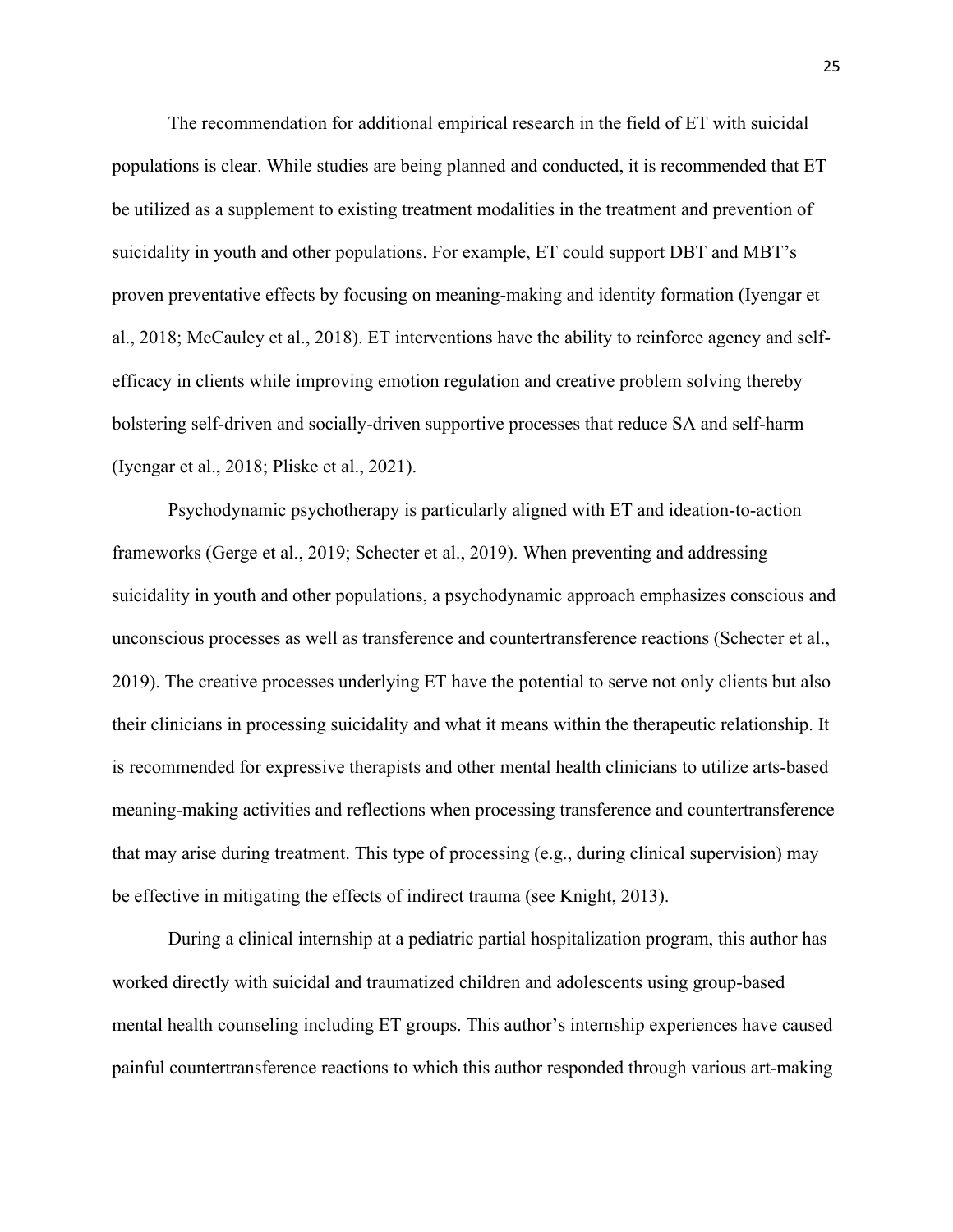# **Figure 1**

*"I Promise I Tried" By Emily Devlin*



*Note*: Two images show an evolving art-piece created to help contain countertransference reactions arising during this author's clinical internship working with suicidal and traumatized youth. This piece includes an empty frame, dead plants, woven objects, and the word "yellow."

# **Figure 2**

*"Beginning to Emerge" By Emily Devlin*

Woven woman, standing tall beside her crafted holding cell, waving to the wind. She imagines an opening, the outer-inside squiggly, jagged, and dark. The capacity to connect all tied up and small, it has fallen to the ground. She reaches down, past the flowers dropped by trees before, Between trapped teeth and delicate blades of grass just beginning to emerge.

She thinks about the delicate strength it takes to hope.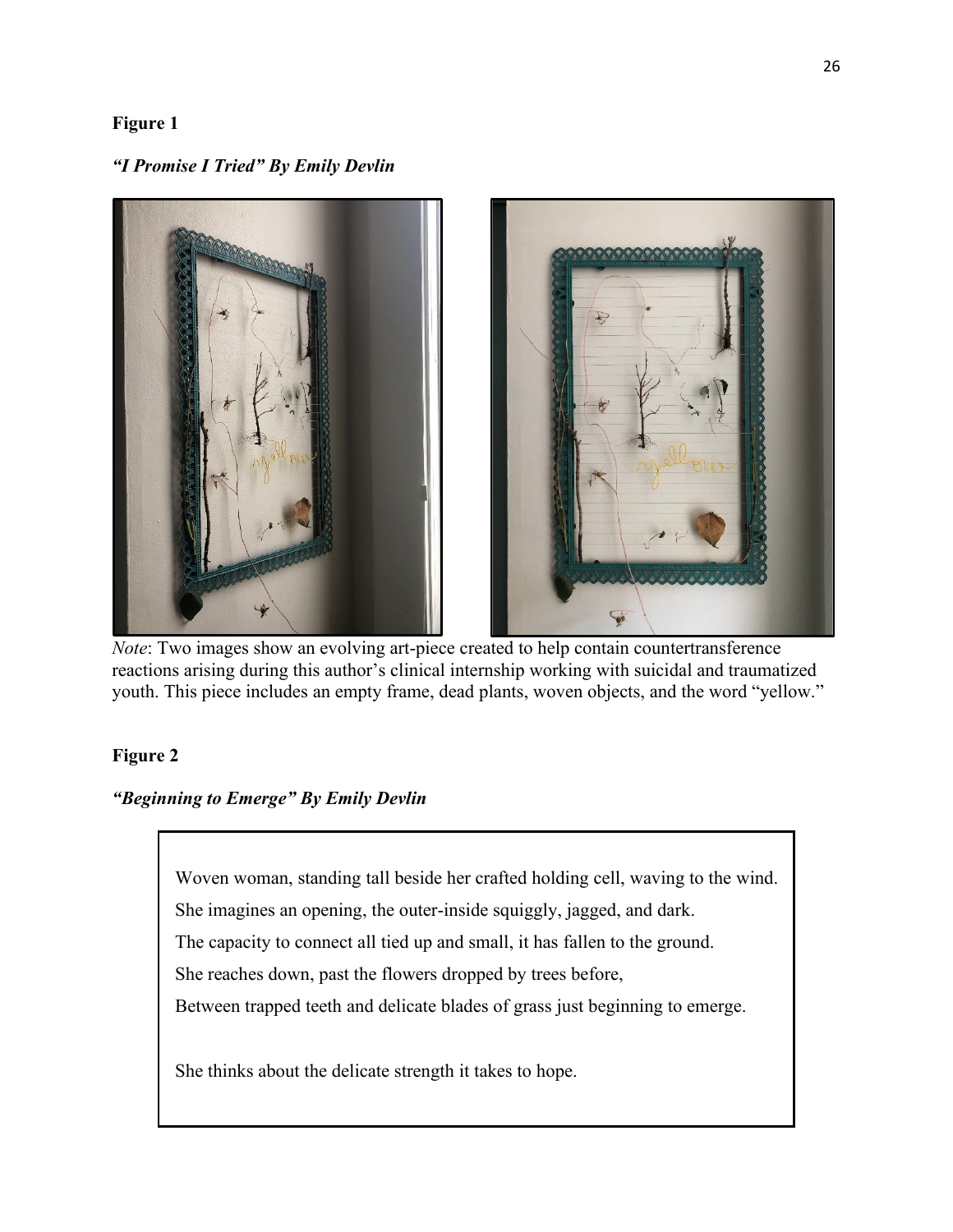processes. Two arts-based reflections have been included (figures 1 and 2) in this thesis to highlight the abilities of ET to manage and contain emotions, while furthering the discussion on the benefits of arts-based practices and ET in clinical mental health counseling.

Figure 1 shows two views of an evolving art piece incorporating an empty frame, dead plants and leaves, woven objects, and the word "yellow" written with wire. This piece was created by this author individually to explore the pain, death, and destruction of suicidality. Figure 2 is a poem titled "Beginning to Emerge" exploring the pressures related to suicide prevention efforts faced by mental health counselors today. This poem was created by this author during a clinical supervision session with her ET modality supervisor during which an intermodal, expressive arts exploratory process took place. Both the visual art piece and the poem demonstrate the ability of creative arts processes to help mental health clinicians manage countertransference reactions through self-expression, containment, and embodied practices. Managing countertransference is crucial so that expressive therapists and mental health clinicians may best serve their clients.

#### **Transdisciplinary Expressive Therapies Model of Youth Suicide Prevention**

In hopes of bridging the gap between ET and suicidology, and more explicitly involving ET in the prevention of SI, SA, and death by suicide, a transdisciplinary ET model of youth suicide prevention may be considered. This model should prioritize and uphold the Substance Abuse and Mental Health Services Administration's ([SAMHSA] 2014) six principles of traumainformed care: safety; trustworthiness and transparency; peer support; collaboration and mutuality; empowerment, voice, and choice; and cultural, historical, and gender issues. Additionally, this model should be based on an ideation-to-action framework and elevate the utilization of expressive therapies, creative arts therapies, and arts-based psychotherapies in the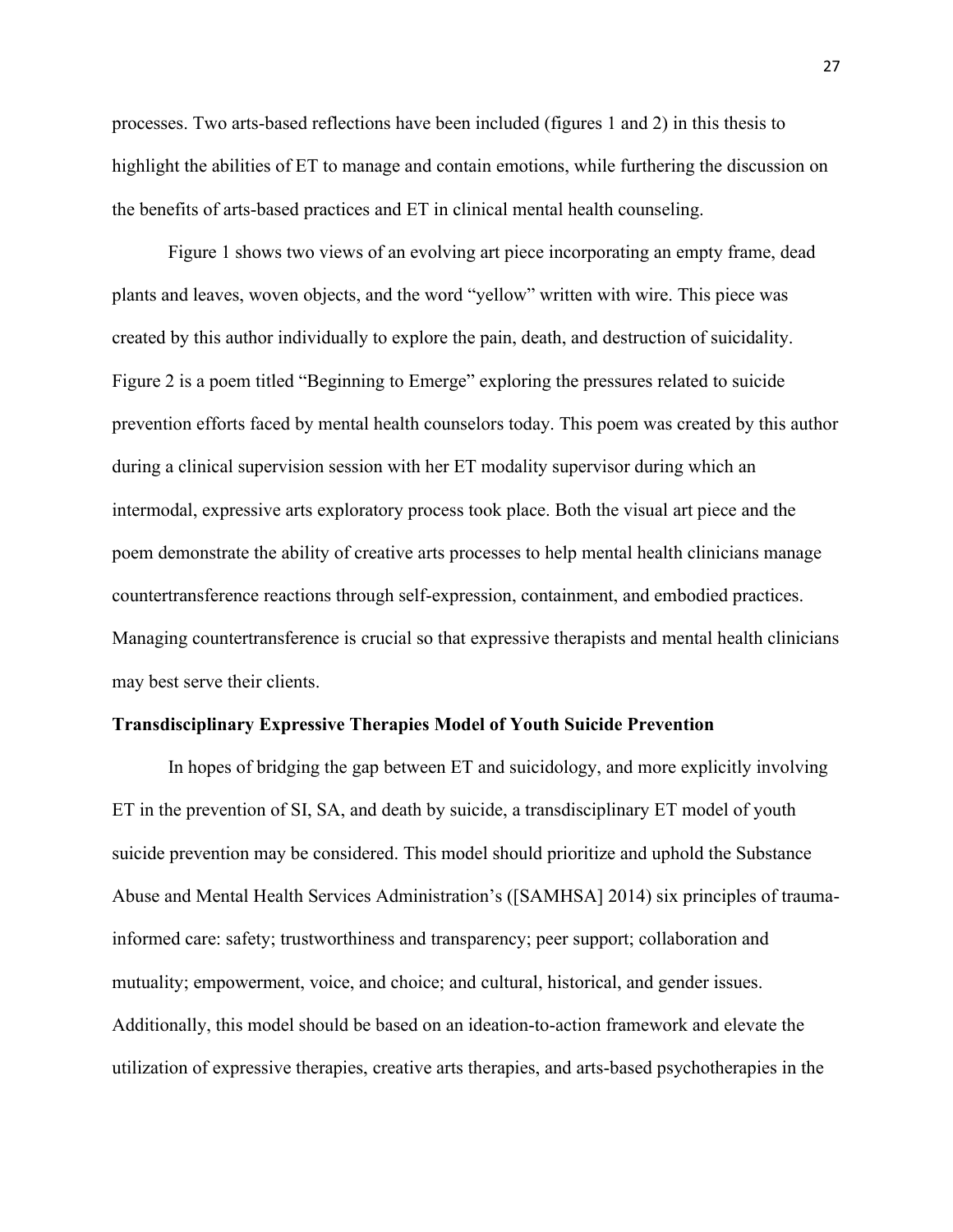treatment and prevention of suicidality in youth. The development of a transdisciplinary, traumainformed ET model of youth suicide prevention would invite mental health practitioners from disciplines other than ET to learn about the benefits of arts-based interventions as they specifically relate to risk and protective factors of suicidality in this population. More empirical studies and systematic reviews within the field of ET and its specializations must be conducted, published, and replicated before this model can come to fruition.

# **Conclusions**

Suicidality in youth and other populations is a major concern in the field of mental health counseling, and expressive therapists must do their part in addressing this public health crisis. This thesis explored the literature on utilizing expressive therapies to address suicidality in youth and other populations. Findings revealed the ability of arts-based psychotherapies and activities to mitigate risk factors and to promote protective factors of suicidality. Limitations included the following: a lack of peer-reviewed research studies on the topic; narrow inclusion criteria; conflation of predictive factors for SI with predictive factors for suicide attempt; an individual pathology model of suicidality; and finally, the sociohistorical context of the expressive therapies discipline. Recommendations for future research include the following: additional empirical expressive therapies research in expressive arts/multimodal therapy and other specializations; the elevation and adaptation of ideation-to-action frameworks by expressive therapists; the participation of arts-based psychotherapists in study replication; the utilization of expressive therapies as a supplement to existing evidence-based treatment approaches for suicidality; and the development of a trauma-informed, transdisciplinary expressive therapies model of youth suicide prevention.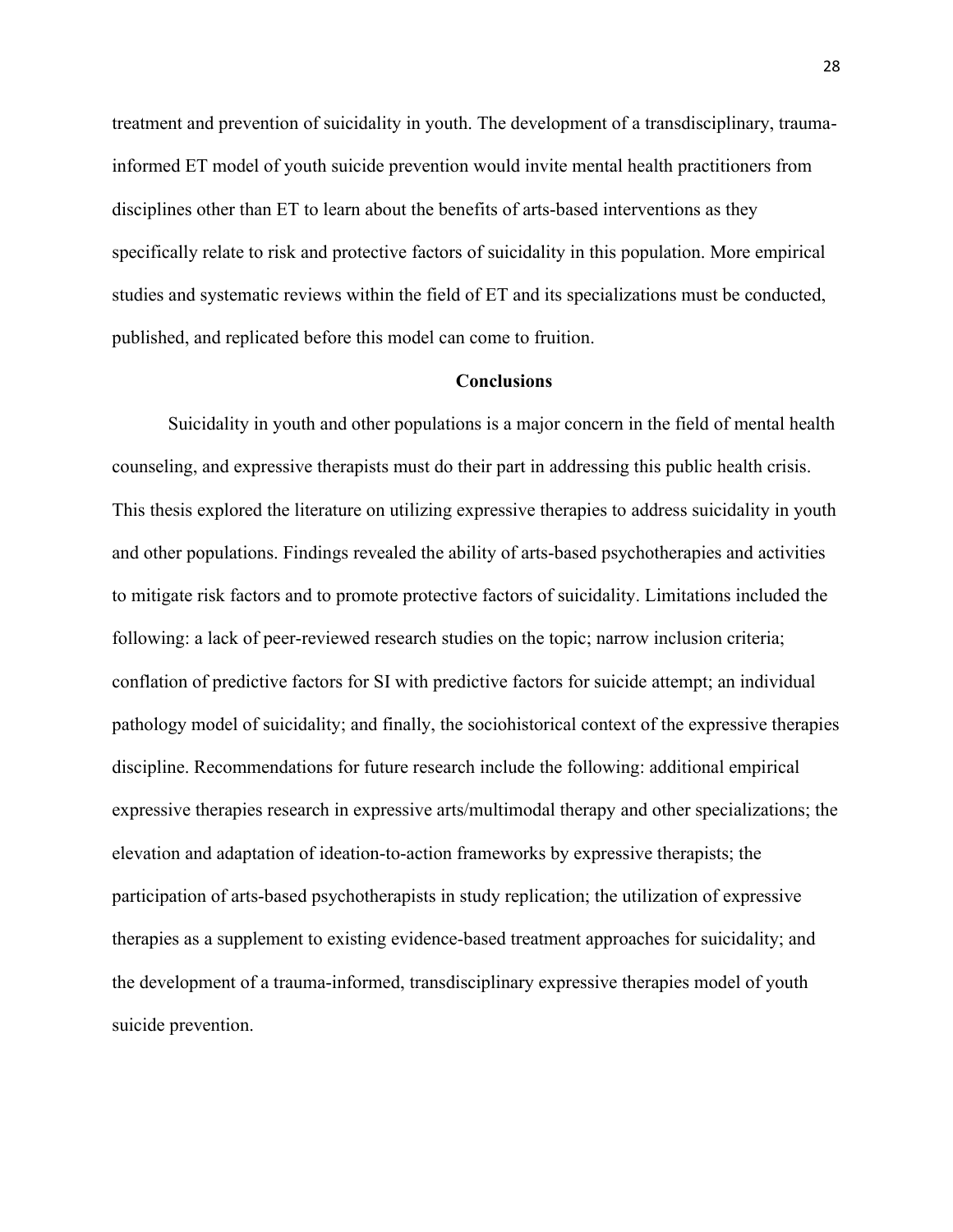#### **References**

- Abdulah, D. M. & Abdulla, B. M. O. (2020). Suicidal ideation and attempts following a shortterm period of art-based intervention: An experimental investigation. *The Arts in Psychotherapy, 68,* 1–8. <https://doi.org/10.1016/j.aip.2020.101648>
- American Psychiatric Association. (2013). Diagnostic and statistical manual of mental disorders (5th ed.).
- Calati, R., & Courtet, P. (2016). Is psychotherapy effective for reducing suicide attempt and nonsuicidal self-injury rates? Meta-analysis and meta-regression of literature data. *Journal of Psychiatric Research*, *79*, 8. [https://doi-](https://doi-org.ezproxyles.flo.org/10.1016/j.jpsychires.2016.04.003)

[org.ezproxyles.flo.org/10.1016/j.jpsychires.2016.04.003](https://doi-org.ezproxyles.flo.org/10.1016/j.jpsychires.2016.04.003)

- Centers for Disease Control and Prevention. (2022, April 6). *Preventing suicide factsheet*. <https://www.cdc.gov/suicide/facts>
- Colmenero-Navarrete, L., García-Sancho, E., & Salguero, J. M. (2021). Relationship between emotion regulation and suicide ideation and attempt in adults and adolescents: A systematic review. *Archives of Suicide Research*, 1-34[.](https://doi.org/10.1080/13811118.2021.1999872)

<https://doi.org/10.1080/13811118.2021.1999872>

- Damian, A. J., Oo, M., Bryant, D., & Gallo, J. J. (2021). Evaluating the association of adverse childhood experiences, mood and anxiety disorders, and suicidal ideation among behavioral health patients at a large federally qualified health center. *PLoS ONE*, *16*(7), 1–11. <https://doi-org.ezproxyles.flo.org/10.1371/journal.pone.0254385>
- de Witte, M., da Silva Pinho, A., Stams, G-J., Moonen, X., Bos, E. R. A., and van Hooren, S. (2020). Music therapy for stress reduction: A systematic review and meta-analysis. Health Psychol. Rev. 31, 1–26. doi: 10.1080/17437199.2020.1846580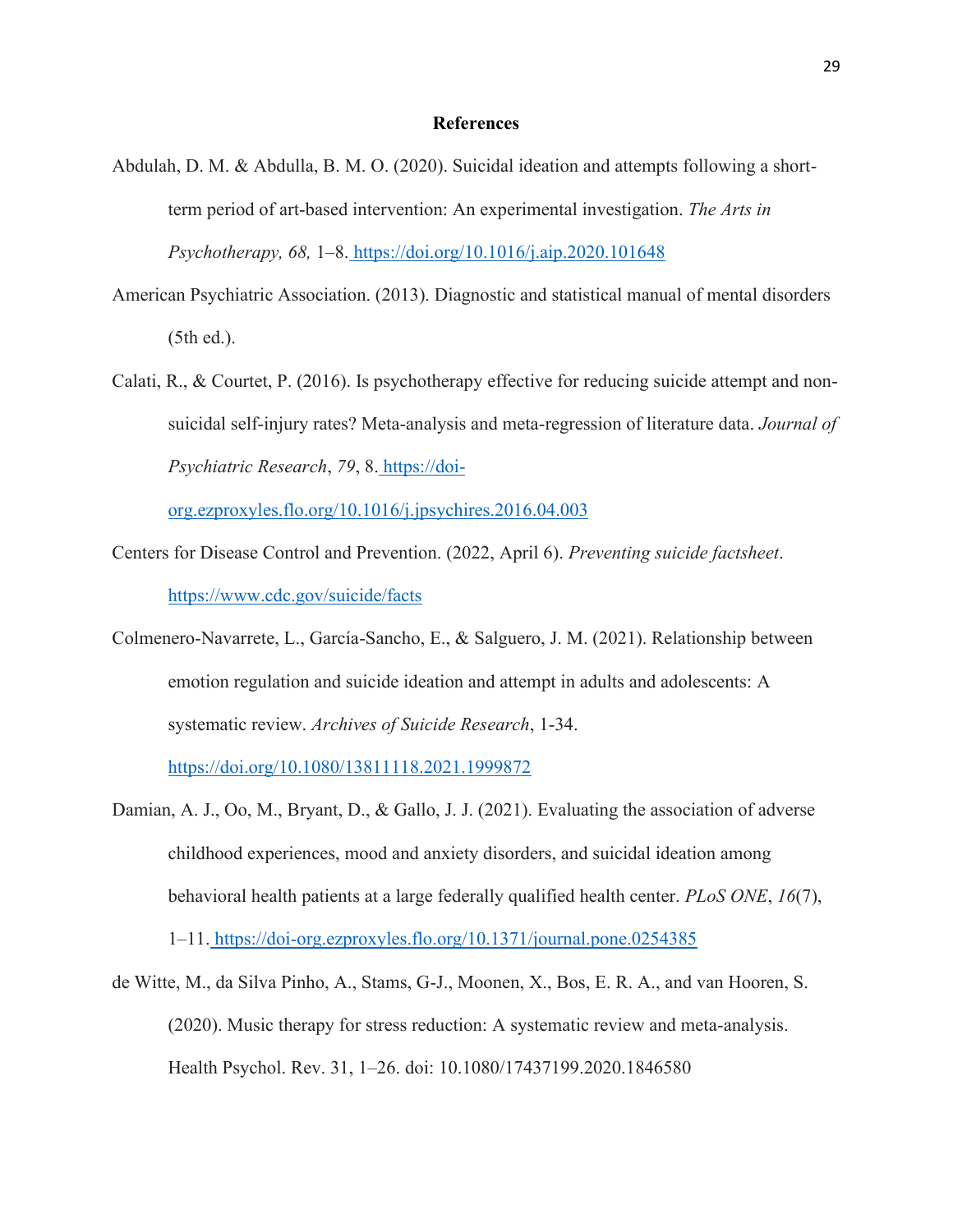- de Witte, M., Orkibi, H., Zarate, R., Karkou, V., Sajnani, N., Malhotra, B., Ho, R. T. H., Kaimal, G., Baker, F. A., & Koch, S.C. (2021). From therapeutic factors to mechanisms of change in the creative arts therapies: A scoping review. *Frontiers in Psychology.* 12:678397. doi: 10.3389/fpsyg.2021.678397
- Fancourt, D., and Finn, S. (2019). What is the evidence on the role of the arts in improving health and well-being? A scoping review. World Health Organization. Available online at:<https://apps.who.int/iris/bitstream/handle/10665/329834/9789289054553-eng.pdf>
- Fegert, J. M., Vitiello, B., Plener, P. L., & Clemens, V. (2020). Challenges and burden of the Coronavirus 2019 (COVID-19) pandemic for child and adolescent mental health: A narrative review to highlight clinical and research needs in the acute phase and the long return to normality. *Child and adolescent psychiatry and mental health*, *14*(1), 1-11.
- Feniger-Schaal, R., and Orkibi, H. (2020). Integrative systematic review of drama therapy intervention research. *Psychol. Aesthetics Creativity Arts 14*, 68–80. doi: 10.1037/aca0000257
- Gerge, A., Hawes, J., Eklöf, L., & Pedersen, I. N. (2019). Proposed mechanisms of change in the arts-based psychotherapies. *Voices: A World Forum for Music Therapy, 19*(2). <https://doi.org/10.15845/voices.v19i2.2564>
- Gesi, C., Grasso, F., Dragogna, F., Vercesi, M., Paletta, S., Politi, P., ... & Cerveri, G. (2021). How did COVID-19 affect suicidality? Data from a multicentric study in Lombardy. *Journal of Clinical Medicine*, *10*(11), 2410. <https://doi.org/10.3390/jcm10112410>
- Grandclerc, S., De Labrouhe, D., Spodenkiewicz, M., Lachal, J., & Moro, M. R. (2016). Relations between nonsuicidal self-injury and suicidal behavior in adolescence: A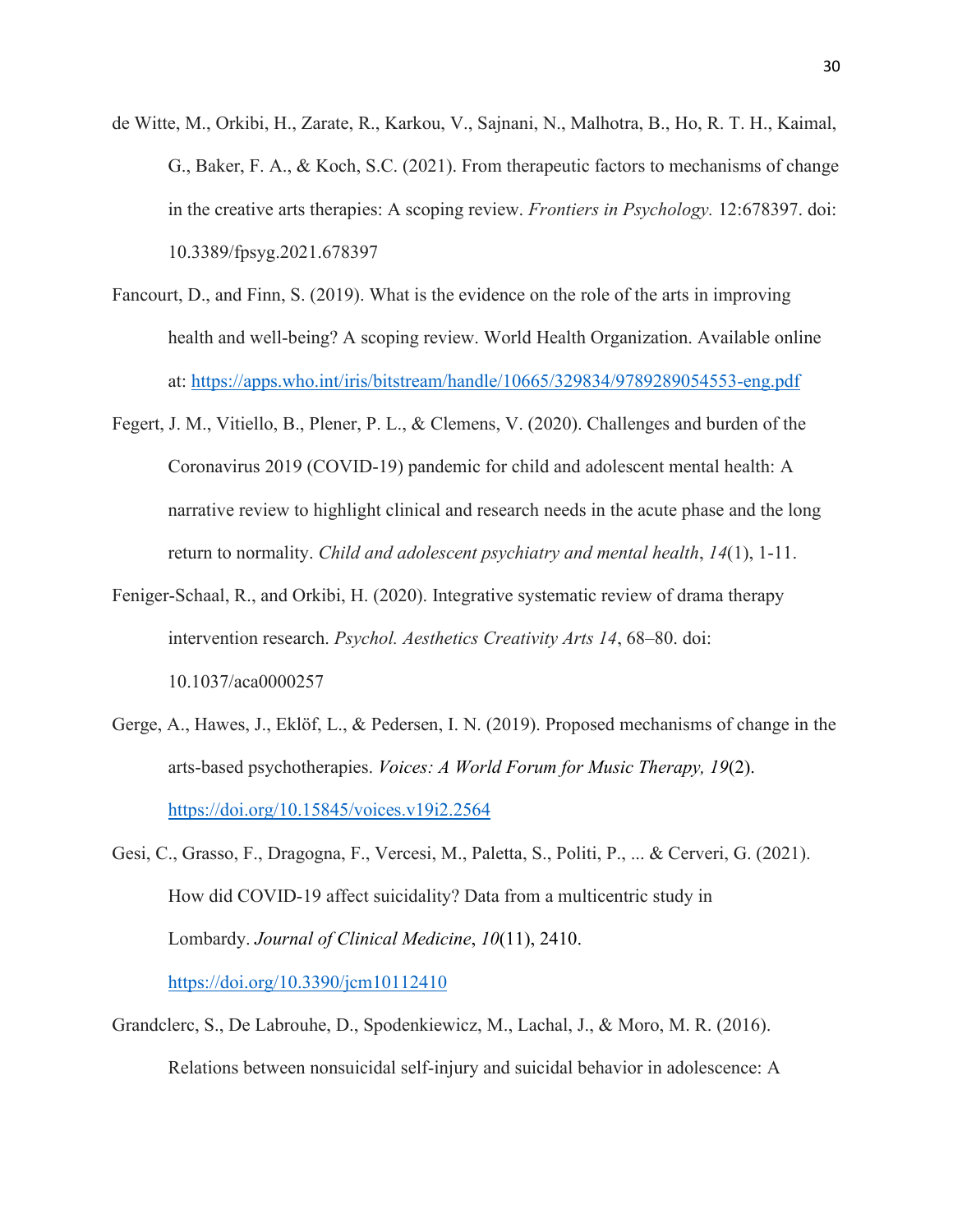systematic review. *PloS One*, *11*(4), e0153760[.](https://doi.org/10.1371/journal.pone.0153760)

<https://doi.org/10.1371/journal.pone.0153760>

Halicka, J., & Kiejna, A. (2018). Non-suicidal self-injury (NSSI) and suicidal: Criteria differentiation. *Adv Clin Exp Med*, *27*(2), 257-61. doi:10.17219/acem/66353

Hielscher, E., Connell, M., Lawrence, D., Zubrick, S. R., Hafekost, J., & Scott, J. G. (2019). Association between psychotic experiences and non-accidental self-injury: Results from a nationally representative survey of adolescents. *Social psychiatry and psychiatric epidemiology*, *54*(3), 321-330.<https://doi.org/10.1007/s00127-018-1629-4>

- Hermosillo-de-la-Torre, A. E., Arteaga-de-Luna, S. M., Acevedo-Rojas, D. L., Juárez-Loya, A., Jiménez-Tapia, J. A., Pedroza-Cabrera, F. J., ... & Wagner, F. A. (2021). Psychosocial correlates of suicidal behavior among adolescents under confinement due to the COVID-19 pandemic in Aguascalientes, Mexico: A cross-sectional population survey. *International Journal of Environmental Research and Public Health*, *18*(9), 4977. <https://doi.org/10.3390/ijerph18094977>
- Huang, X., Ribeiro, J. D., & Franklin, J. C. (2020). The differences between individuals engaging in nonsuicidal self-injury and suicide attempt are complex (vs. complicated or simple). *Frontiers in Psychiatry*, *11*, 239. <https://doi.org/10.3389/fpsyt.2020.00239>
- Iyengar, U., Snowden, N., Asarnow, J. R., Moran, P., Tranah, T., & Ougrin, D. (2018). A further look at therapeutic interventions for suicide attempts and self-harm in adolescents: An updated systematic review of randomized controlled trials. *Frontiers in Psychiatry*, *9*[.](https://doi.org/10.3389/fpsyt.2018.00583) <https://doi.org/10.3389/fpsyt.2018.00583>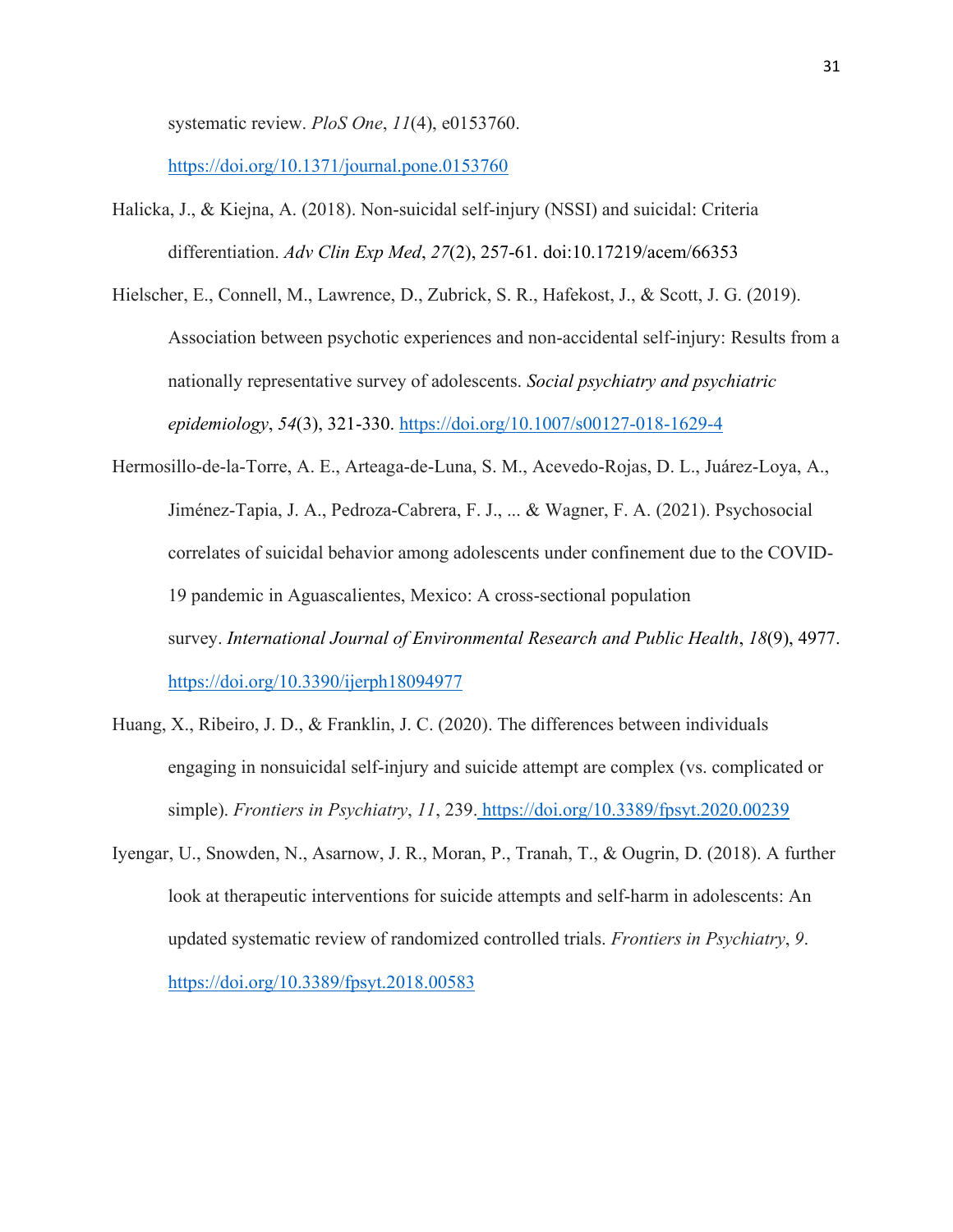- Jobes, D. A., Crumlish, J. A., & Evans, A. D. (2020). The COVID-19 pandemic and treating suicidal risk: The telepsychotherapy use of CAMS. *Journal of Psychotherapy Integration*, *30*(2), 226–237. <https://doi-org.ezproxyles.flo.org/10.1037/int0000208>
- Jones, S. E., Ethier, K. A., Hertz, M., DeGue, S., Le, V. D., Thornton, J., ... & Geda, S. (2022). Mental health, suicidality, and connectedness among high school students during the COVID-19 pandemic—Adolescent Behaviors and Experiences Survey, United States, January–June 2021. *MMWR Supplements*, *71*(3), 16. doi: [10.15585/mmwr.su7103a3](https://dx.doi.org/10.15585%2Fmmwr.su7103a3)
- Kay, L. & Wolf, D. (2017). Artful coalitions: Challenging adverse adolescent experiences. *Art Education, 70*(5), 26–33. <https://doi.org/10.1080/00043125.2017.1335542>
- Khan, N., Naz, A., & Khan, W. (2017). An insight to the sociological explanation of suicide: A perspective based article. *Suicidology Online*, *8*(2).
- Klonsky, E. D., May, A. M., & Saffer, B. Y. (2016). Suicide, suicide attempts, and suicidal ideation. *Annual Review of Clinical Psychology, 12,* 307-330[.](https://doi.org/10.1146/annurev-clinpsy-021815-093204) <https://doi.org/10.1146/annurev-clinpsy-021815-093204>
- Knight, C. (2013). Indirect trauma: Implications for self-care, supervision, the organization, and the academic institution. *The Clinical Supervisor, 32*(2), 224-243.
- Koch, S. C. (2017). Arts and health: Active factors in arts therapies and a theory framework of embodied aesthetics. *Arts Psychother. 54*, 85–91. doi: 10.1016/j.aip.2017.02.002
- Koch, S. C., Riege, R. F. F., Tisborn, K., Biondo, J., Martin, L., and Beelmann, A. (2019). Effects of dance movement therapy and dance on health-related psychological outcomes. A meta-analysis update. *Front. Psychol. 10*:1806. doi: 10.3389/fpsyg.2019.01806
- LeCloux, M. A., Culp, S., O'Brien, K. H., Wolff, J. C., & Andrade, L. (2017). The relationship between internalizing and externalizing symptomatology and parent/adolescent suicide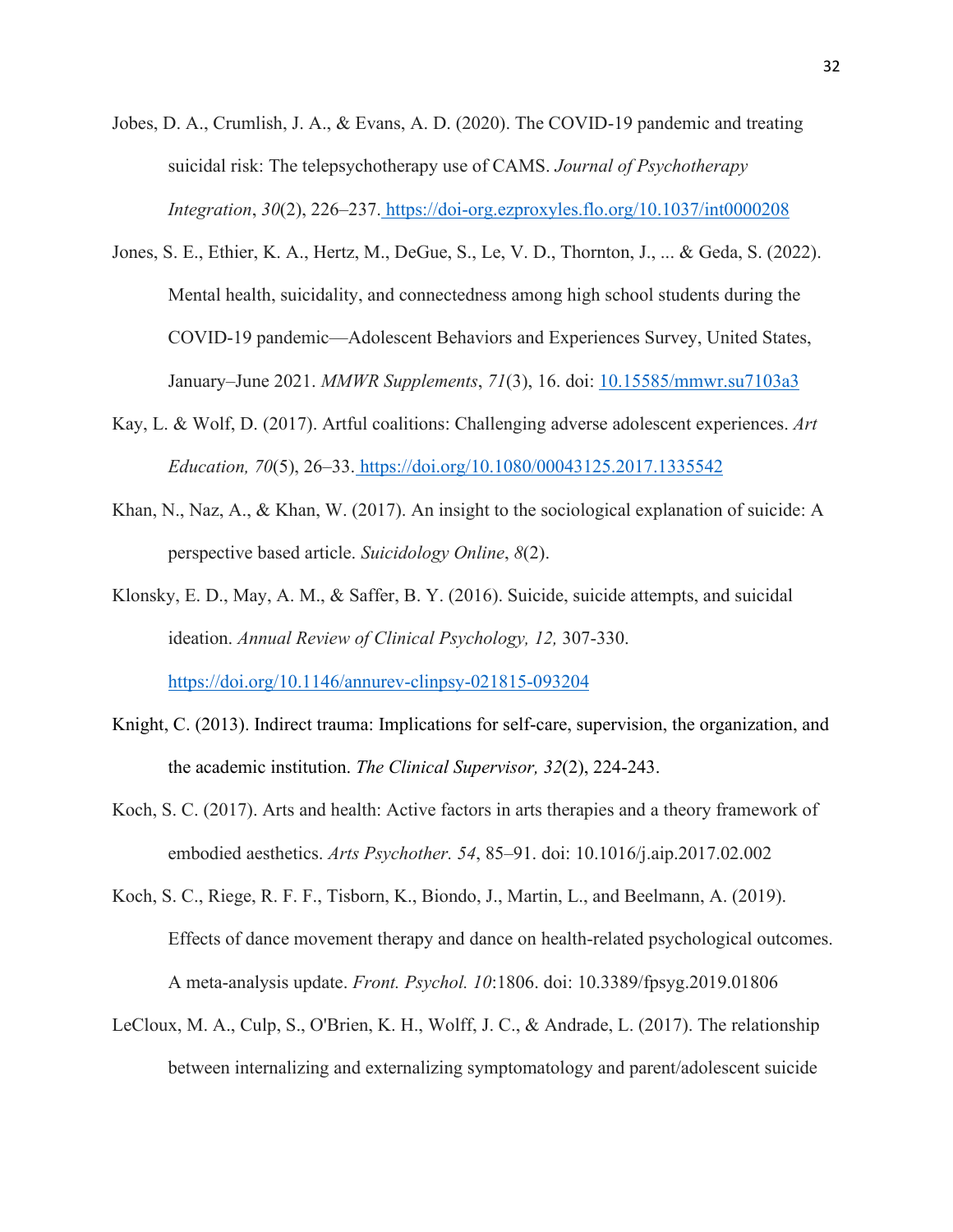report concordance: Implications for prevention and clinical practice. *Suicidology Online*, *8*(2).

- Lester, D. (2021). A two-self theory of suicide and implications for counseling suicidal clients. *Suicidology*, *12*, 1.
- Lopez-Morinigo, J. D., Boldrini, M., Ricca, V., Oquendo, M. A., & Baca-García, E. (2021). Aggression, impulsivity and suicidal behavior in depressive disorders: A comparison study between New York city (US), Madrid (Spain) and Florence (Italy). *Journal of Clinical Medicine*, *10*(14), 3057.<https://doi.org/10.3390/jcm10143057>
- Lucas, A. G., Chang, E. C., Li, M., Chang, O. D., Yu, E. A., & Hirsch, J. K. (2020). Trauma and suicide risk in college students: Does lack of agency, lack of pathways, or both add to further risk? *Social Work*, *65*(2), 105–113. [https://doi](https://doi-org.ezproxyles.flo.org/10.1093/sw/swaa007)[org.ezproxyles.flo.org/10.1093/sw/swaa007](https://doi-org.ezproxyles.flo.org/10.1093/sw/swaa007)
- Ludwig, B., Roy, B., Wang, Q., Birur, B., & Dwivedi, Y. (2017). The life span model of suicide and its neurobiological foundation. *Frontiers in Neuroscience*, *11*, 74.

<https://doi.org/10.3389/fnins.2017.00074>

- Lusebrink, V. B., Martinsone, K., and Dzilna-Šilova, I. (2013). The expressive therapies continuum (ETC): Interdisciplinary bases of the ETC. *Int. J. Art Ther. 18*, 75–85. doi: 10.1080/17454832.2012.713370
- McCauley, E., Berk, M. S., Asarnow, J. R., Adrian, M., Cohen, J., Korslund, K., Avina, C., Hughes, J., Harned, M., Gallop, R., & Linehan, M. M. (2018). Efficacy of dialectical behavior therapy for adolescents at high risk for suicide: A randomized controlled trial. *JAMA Psychiatry, 75*(8), 777-785. doi:10.1001/jamapsychiatry.2018.1109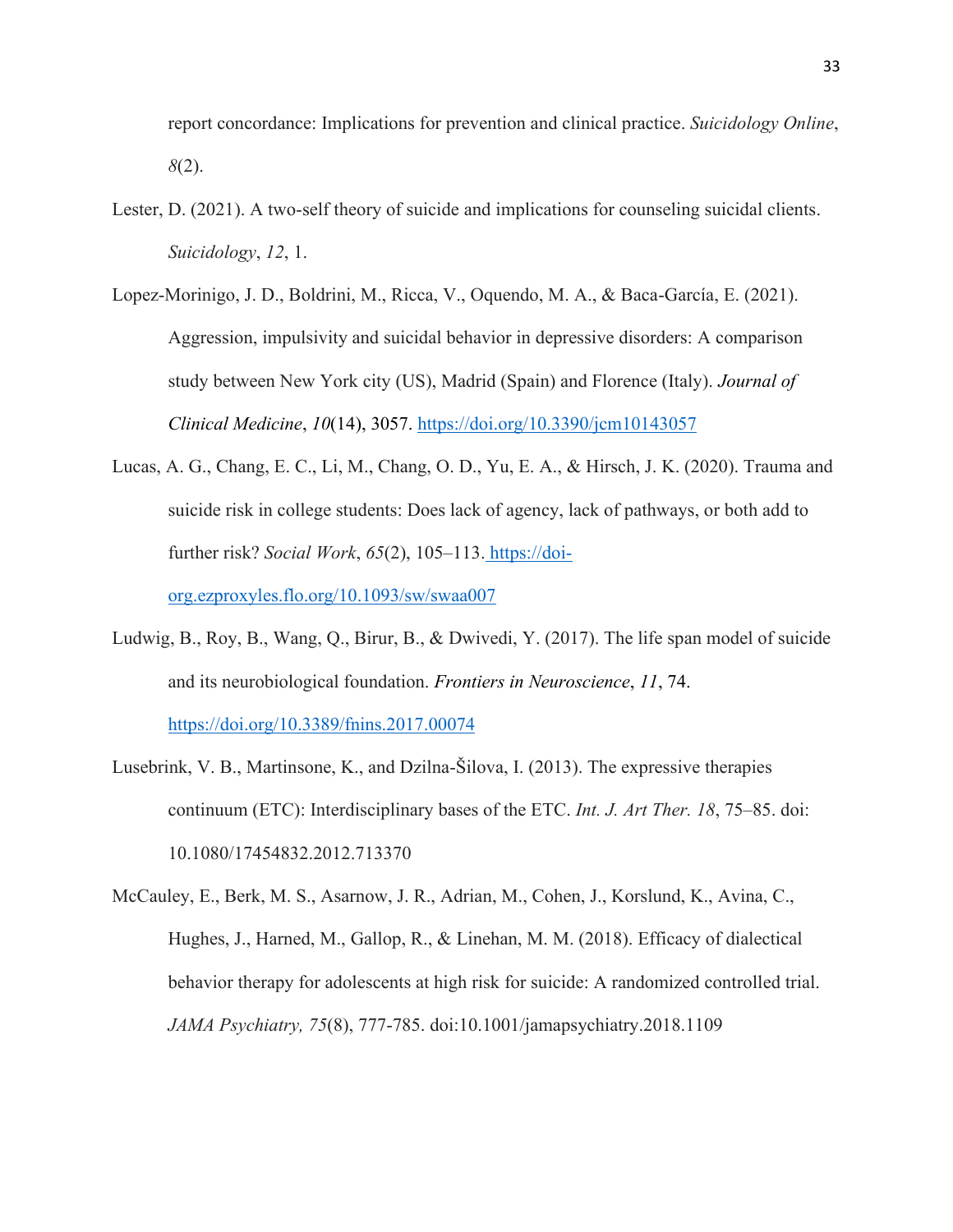- Morison, L., Simonds, L., & Stewart, S. J. F. (2021). Effectiveness of creative arts-based interventions for treating children and adolescents exposed to traumatic events: A systematic review of the quantitative evidence and meta-analysis. *Arts & Health*, 1-26[.](https://doi.org/10.1080/17533015.2021.2009529) <https://doi.org/10.1080/17533015.2021.2009529>
- Mueller, A. S., Abrutyn, S., Pescosolido, B., & Diefendorf, S. (2021). The social roots of suicide: Theorizing how the external social world matters to suicide and suicide prevention. *Frontiers in Psychology*, *12*, 763. <https://doi.org/10.3389/fpsyg.2021.621569>
- Olson, M. A., McNulty, J. K., March, D. S., Joiner, T. E., Rogers, M. L., & Hicks, L. L. (2022). Automatic and controlled antecedents of suicidal ideation and action: A dual-process conceptualization of suicidality. *Psychological Review*, *129*(2), 388–414. [https://doi](https://doi-org.ezproxyles.flo.org/10.1037/rev0000286)[org.ezproxyles.flo.org/10.1037/rev0000286](https://doi-org.ezproxyles.flo.org/10.1037/rev0000286)
- Orkibi, H., and Feniger-Schaal, R. (2019). Integrative systematic review of psychodrama psychotherapy research: Trends and methodological implications. *PLoS ONE 14*:e0212575. doi: 10.1371/journal.pone.0212575
- Pérez, S., Marco, J. H., & García‐Alandete, J. (2017). Psychopathological differences between suicide ideators and suicide attempters in patients with mental disorders. *Clinical Psychology & Psychotherapy*, *24*(4), 1002-1013. <https://doi.org/10.1002/cpp.2063>
- Perryman, K., Blisard, P., & Moss, R. (2019). Using creative arts in trauma therapy: The neuroscience of healing. *Journal of Mental Health Counseling*, *41*(1), 80–94. [https://doi](https://doi-org.ezproxyles.flo.org/10.17744/mehc.41.1.07)[org.ezproxyles.flo.org/10.17744/mehc.41.1.07](https://doi-org.ezproxyles.flo.org/10.17744/mehc.41.1.07)
- Pesata, V., Colverson, A., Sonke, J., Morgan-Daniel, J., Schaefer, N., Sams, K., Carrion, F. M.- E., & Hanson, S. (2022). Engaging the arts for wellbeing in the United States of America: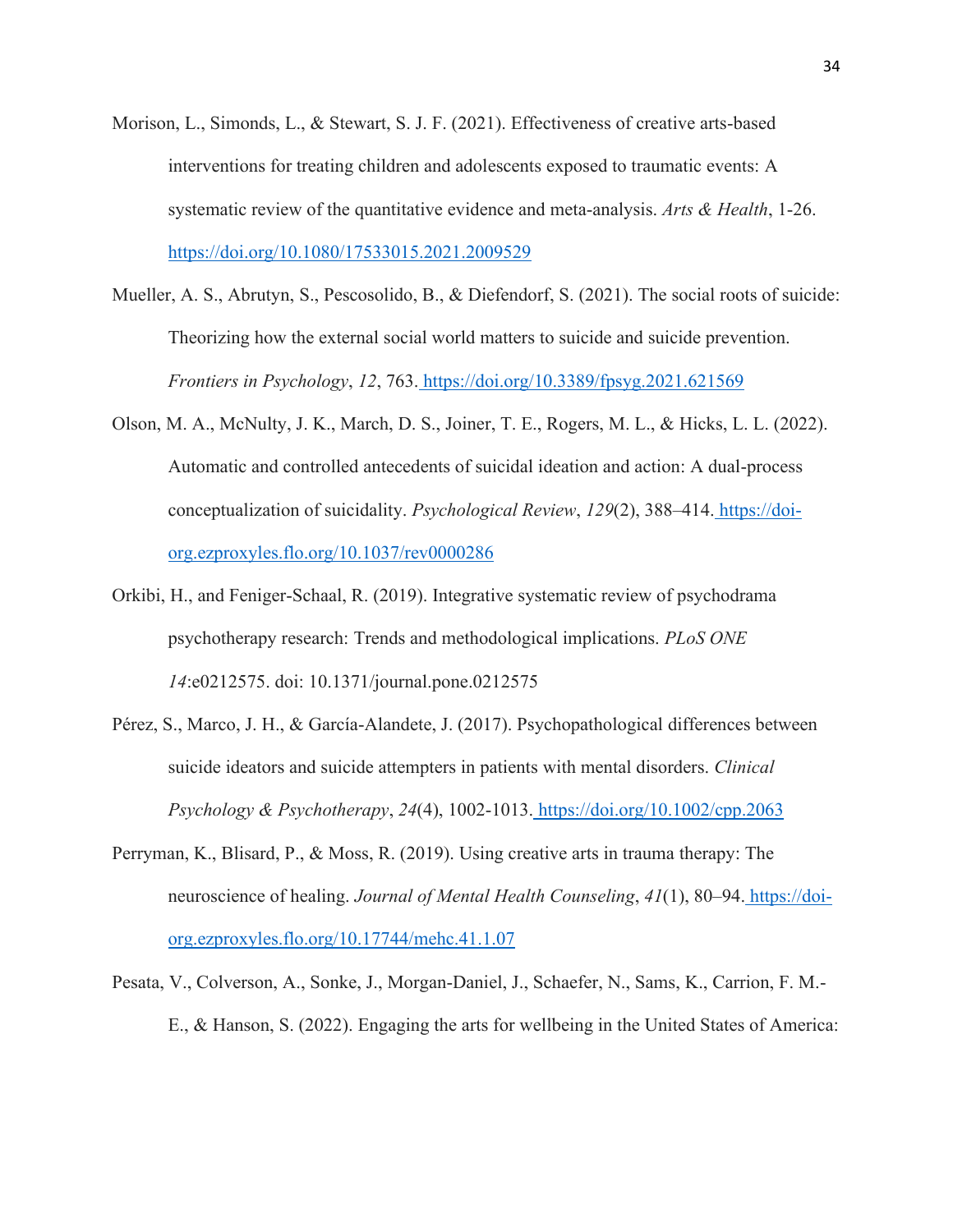A scoping review. *Frontiers in Psychology*, *13*, 1–13. [https://doi](https://doi-org.ezproxyles.flo.org/10.3389/fpsyg.2021.791773)[org.ezproxyles.flo.org/10.3389/fpsyg.2021.791773](https://doi-org.ezproxyles.flo.org/10.3389/fpsyg.2021.791773)

- Pliske, M. M., Stauffer, S. D., & Werner-Lin, A. (2021). Healing from adverse childhood experiences through therapeutic powers of play: "I can do it with my hands." *International Journal of Play Therapy*, *30*(4), 244–258. [https://doi](https://doi-org.ezproxyles.flo.org/10.1037/pla0000166)[org.ezproxyles.flo.org/10.1037/pla0000166](https://doi-org.ezproxyles.flo.org/10.1037/pla0000166)
- Raj, S., Ghosh, D., Singh, T., Verma, S. K., & Arya, Y. K. (2021). Theoretical mapping of suicide risk factors during the COVID-19 pandemic: A mini-review. *Frontiers in Psychiatry*, *11*, 1–7. <https://doi-org.ezproxyles.flo.org/10.3389/fpsyt.2020.589614>
- Reeves, K. W., Vasconez, G., & Weiss, S. J. (2022). Characteristics of suicidal ideation: A systematic review. *Archives of Suicide Research*, 1-21[.](https://doi.org/10.1080/13811118.2021.2022551) <https://doi.org/10.1080/13811118.2021.2022551>
- Reyes, M. E. S., Davis, R. D., Chua, C. A. P. Q., Olaveria, G. L., Pamintuan, L. J. E., Serrano, M., ... & Tan, J. L. E. C. (2020). Relative importance of social support and social connectedness as protective factors of suicidal ideation among selected Filipino late adolescents. *Suicidology Online*, *11*(1).
- Schechter, M., Ronningstam, E., Herbstman, B., & Goldblatt, M. J. (2019). Psychotherapy with suicidal patients: The integrative psychodynamic approach of the Boston Suicide Study Group. *Medicina*, *55*(6), 303. [https://doi-](https://doi-org.ezproxyles.flo.org/10.3390/medicina55060303)

[org.ezproxyles.flo.org/10.3390/medicina55060303](https://doi-org.ezproxyles.flo.org/10.3390/medicina55060303)

Shore, A., & Rush, S. (2019). Finding clarity in chaos: Art therapy lessons from a psychiatric hospital. *The Arts in Psychotherapy*, *66*, 101575. <https://doi.org/10.1016/j.aip.2019.101575>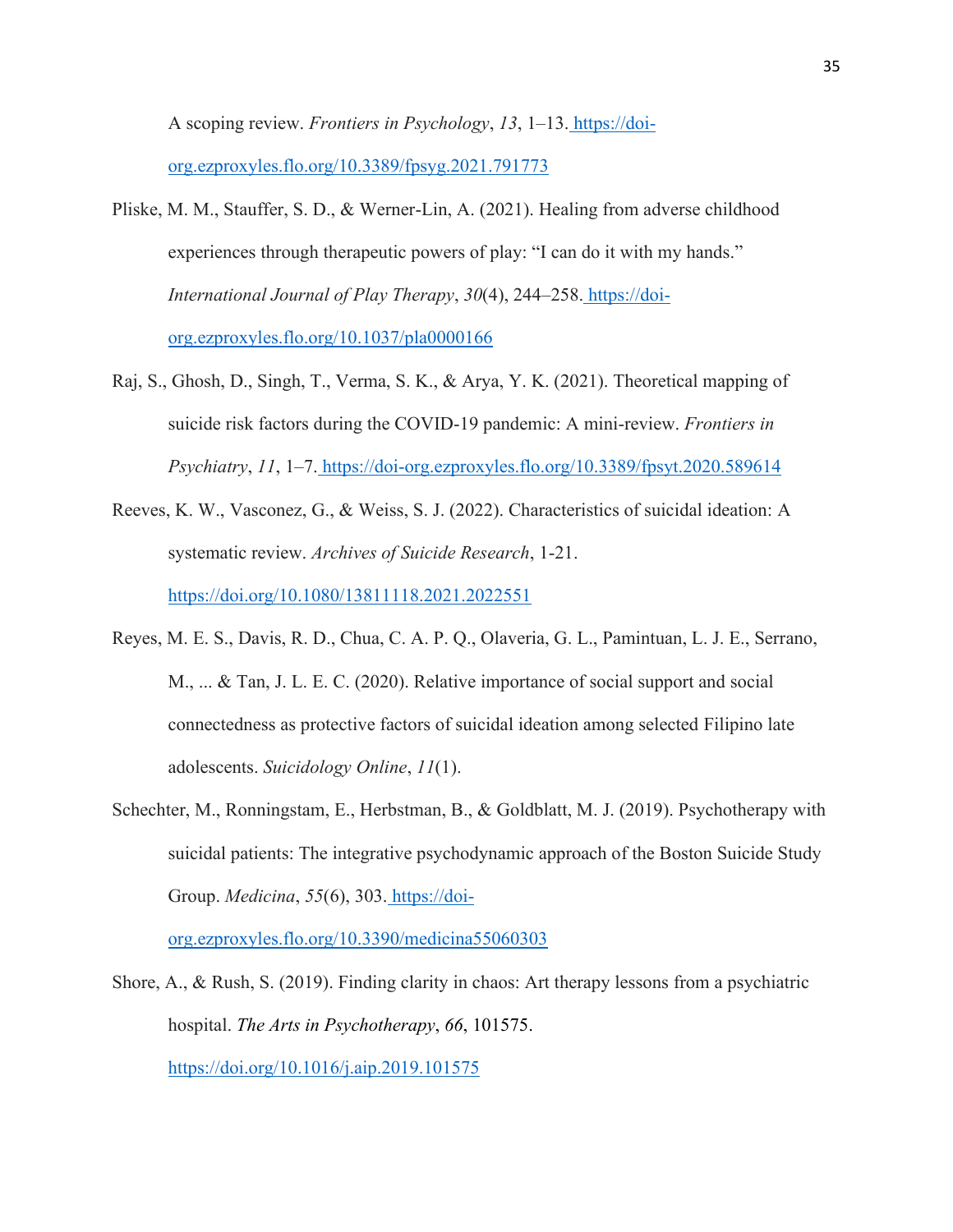- Silverman, M. M., Barnaby, L., Mishara, B. L., & Reidenberg, D. J. (2020). Suicide prevention in the Americas. *Crisis: The Journal of Crisis Intervention and Suicide Prevention*, *41*(Suppl 1), S30–S52. <https://doi-org.ezproxyles.flo.org/10.1027/0227-5910/a000667>
- Sinyor, M., Knipe, D., Borges, G., Ueda, M., Pirkis, J., Phillips, M. R., ... & International COVID-19 Suicide Prevention Research Collaboration. (2021). Suicide risk and prevention during the COVID-19 pandemic: One year on. *Archives of Suicide Research*, 1-6. <https://doi.org/10.1080/13811118.2021.1955784>
- Sonke, J., Sams, K., Morgan-Daniel, J., Pumariega, A., Mallick, F., Pesata, V., & Olsen, N. (2021). Systematic review of arts-based interventions to address suicide prevention and survivorship in Australia, Canada, the United Kingdom, and the United States of America. *Health Promotion Practice*, *22*, 53S–63S. [https://doi](https://doi-org.ezproxyles.flo.org/10.1177/1524839921996350)[org.ezproxyles.flo.org/10.1177/1524839921996350](https://doi-org.ezproxyles.flo.org/10.1177/1524839921996350)
- Sonke, J., Sams, K., Morgan-Daniel, J., Schaefer, N., Pesata, V., Golden, T., et al. (2021). Health communication and the arts in the United States: A scoping review. *Am. J. Health Promotion 35*, 106–115. doi: 10.1177/0890117120931710
- Spears, A. P., Sullivan, S. R., & Goodman, M. (2019). The efficacy of groups in preventing suicide: Is contagion a concern of the past? *Integrative Clinical Medicine*, *3*, 1-2. doi: 10.15761/ICM.1000153
- Stewart, J. G., Esposito, E. C., Glenn, C. R., Gilman, S. E., Pridgen, B., Gold, J., & Auerbach, R. P. (2017). Adolescent self-injurers: Comparing non-ideators, suicide ideators, and suicide attempters. *Journal of Psychiatric Research*, *84*, 105-112[.](https://doi.org/10.1016/j.jpsychires.2016.09.031)

<https://doi.org/10.1016/j.jpsychires.2016.09.031>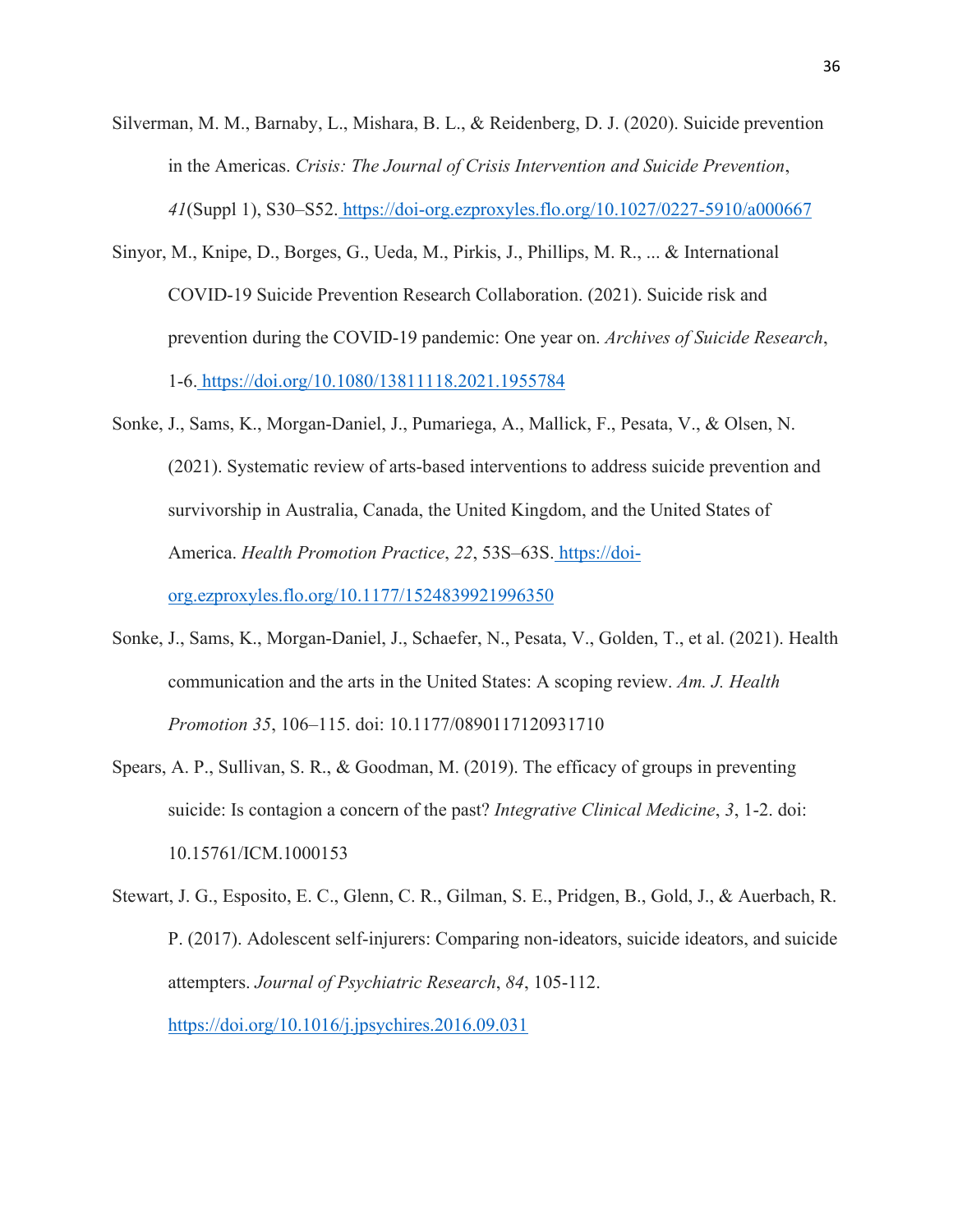- Stone, D.M., Holland, K.M., Bartholow, B., Crosby, A.E., Davis, S., and Wilkins, N. (2017). Preventing Suicide: A Technical Package of Policies, Programs, and Practices. Atlanta, GA: National Center for Injury Prevention and Control, Centers for Disease Control and Prevention.
- Substance Abuse and Mental Health Services Administration. (2014). *SAMHSA's Concept of Trauma and Guidance for a Trauma-Informed Approach[.](https://ncsacw.samhsa.gov/userfiles/files/SAMHSA_Trauma.pdf)*

[https://ncsacw.samhsa.gov/userfiles/files/SAMHSA\\_Trauma.pdf](https://ncsacw.samhsa.gov/userfiles/files/SAMHSA_Trauma.pdf)

Testoni, I., Piol, S., & De Leo, D. (2021). Suicide prevention: University students' narratives on their reasons for living and for dying. *International Journal of Environmental Research & Public Health*, *18*(15), 8029. [https://doi-](https://doi-org.ezproxyles.flo.org/10.3390/ijerph18158029)

[org.ezproxyles.flo.org/10.3390/ijerph18158029](https://doi-org.ezproxyles.flo.org/10.3390/ijerph18158029)

Testoni, I., Ronconi, L., Palazzo, L., Galgani, M., Stizzi, A., & Kirk, K. (2018). Psychodrama and moviemaking in a death education course to work through a case of suicide among high school students in Italy. *Frontiers in Psychology*, *9*, 1–9. [https://doi-](https://doi-org.ezproxyles.flo.org/10.3389/fpsyg.2018.00441)

[org.ezproxyles.flo.org/10.3389/fpsyg.2018.00441](https://doi-org.ezproxyles.flo.org/10.3389/fpsyg.2018.00441)

- Testoni, I., Tronca, E., Biancalani, G., Ronconi, L., & Calapai, G. (2020). Beyond the wall: Death education at middle school as suicide prevention. *International Journal of Environmental Research and Public Health*, *17*(2398), 1–12. [https://doi](https://doi-org.ezproxyles.flo.org/10.3390/ijerph17072398)[org.ezproxyles.flo.org/10.3390/ijerph17072398](https://doi-org.ezproxyles.flo.org/10.3390/ijerph17072398)
- van Lith, T. (2016). Art therapy in mental health: A systematic review of approaches and practices. *Arts Psychother. 47*, 9–22. doi: 10.1016/j.aip.2015.09.003
- World Health Organization. (2014). Preventing suicide: A global Imperative.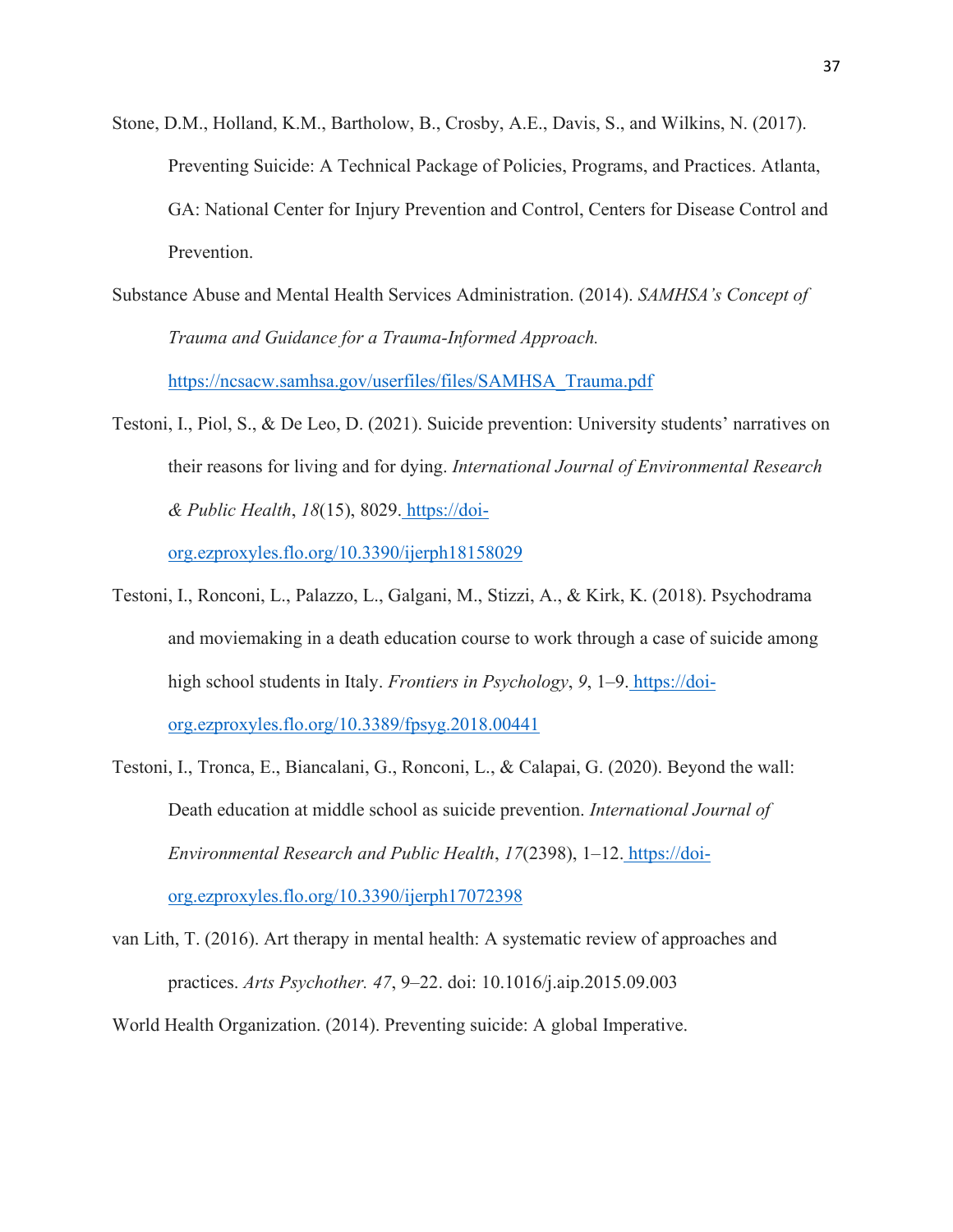World Health Organization. (2021a). LIVE LIFE: An implementation guide for suicide prevention in countries.

World Health Organization. (2021b). Suicide worldwide in 2019: Global health estimates.